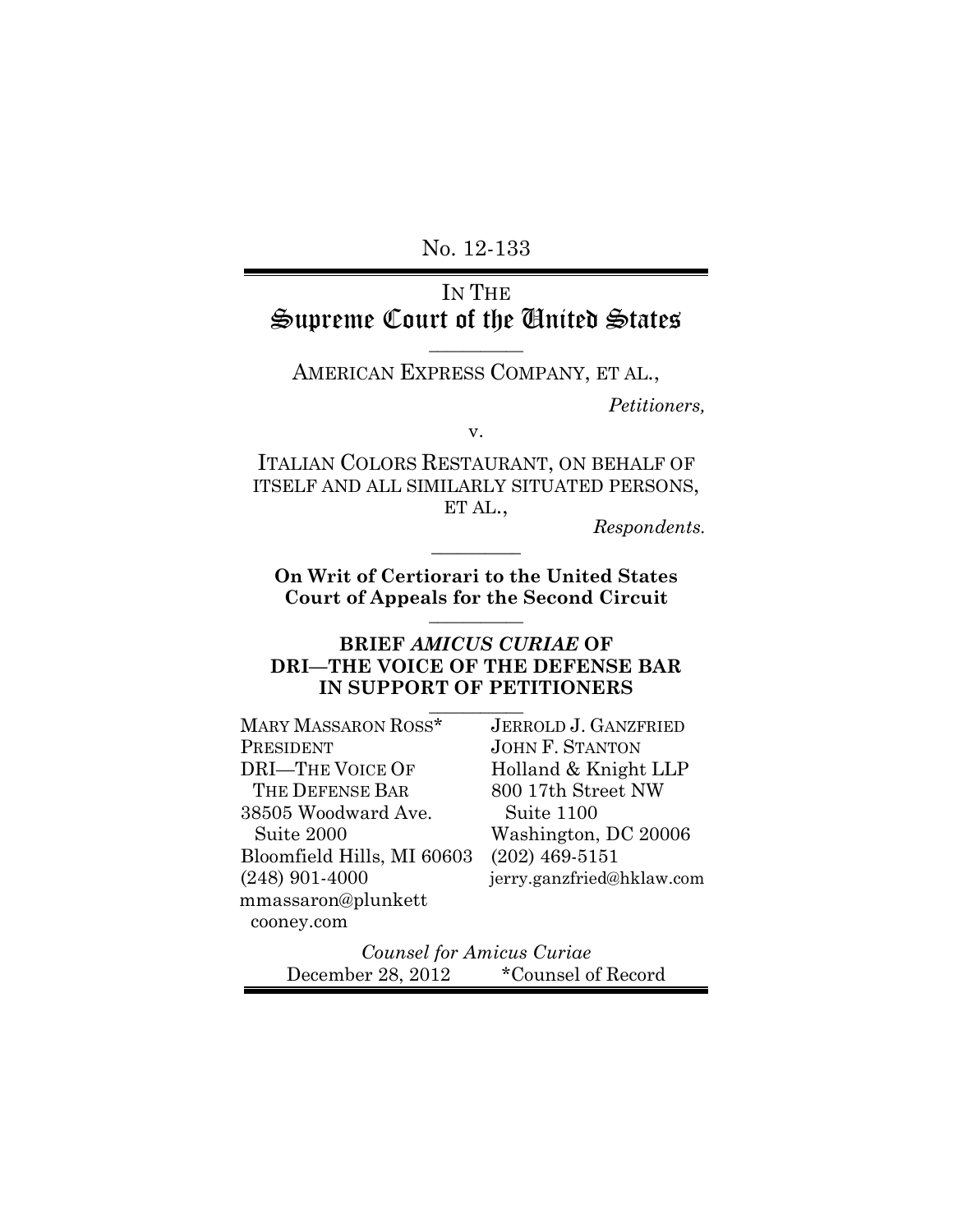# **TABLE OF CONTENTS**

|             |         |                                                                           | Page |
|-------------|---------|---------------------------------------------------------------------------|------|
|             |         |                                                                           |      |
|             |         | INTRODUCTION AND SUMMARY OF                                               |      |
|             |         |                                                                           |      |
| $I_{\cdot}$ |         | THE DECISION BELOW MISREADS<br>THIS COURT'S PRECEDENTS  4                 |      |
|             | $A_{-}$ | This Court has Rejected "Excessive"<br>Costs" and "Policy" Rationales for |      |
|             | В.      | The Court of Appeals Improperly<br>Treated Dicta from this Court as       |      |

Binding................................................... 9

| II. FLAWS IN THE SECOND CIRCUIT'S |  |
|-----------------------------------|--|
|                                   |  |
| POLICY JUSTIFICATIONS PROVIDE     |  |
| ADDITIONAL REASONS FOR            |  |
|                                   |  |
|                                   |  |
| $\bigcap$                         |  |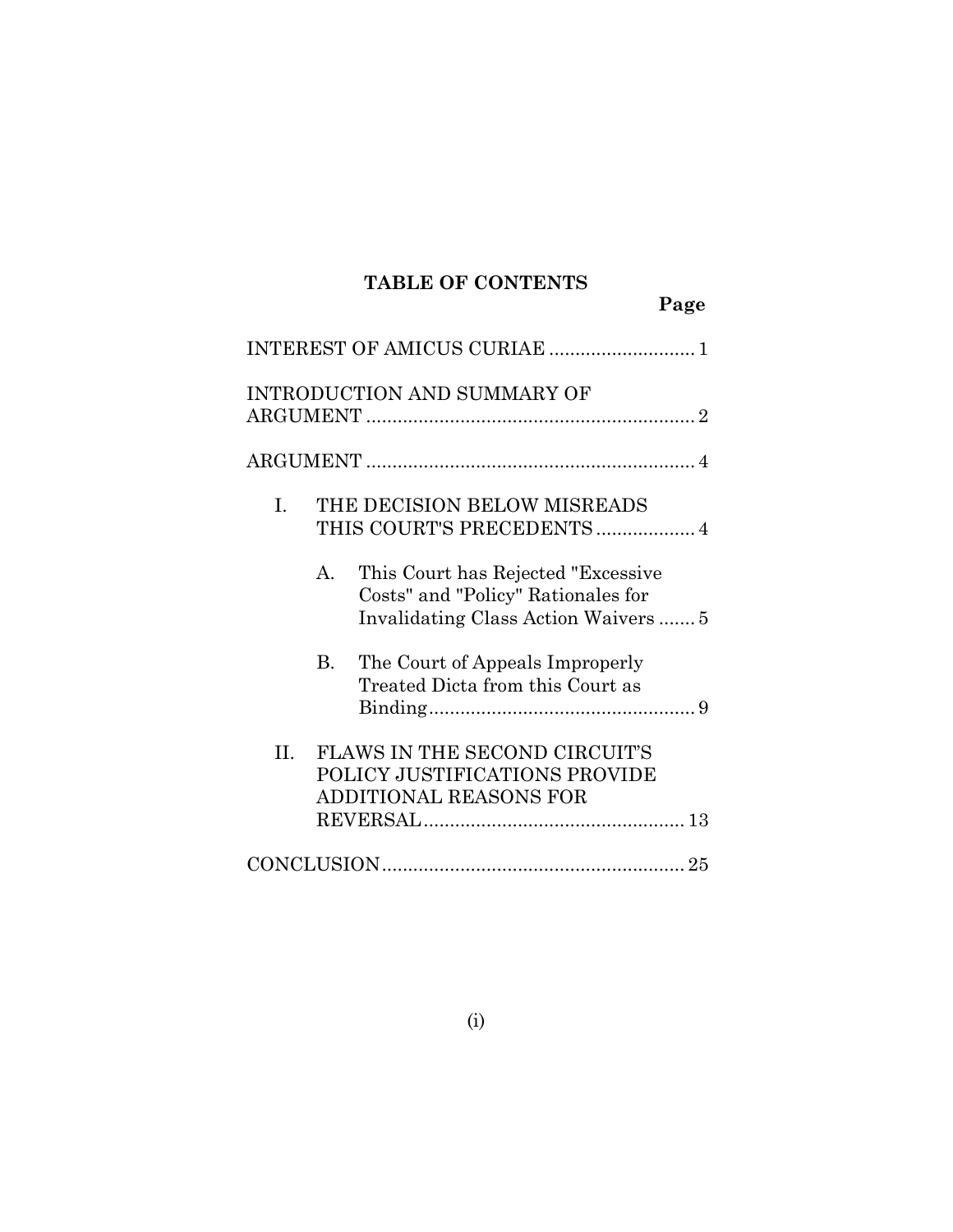# **TABLE OF AUTHORITIES**

**Page(s)**

# **CASES**

| 14 Penn Plaza LLC v. Pyett, 556 U.S. 247                                                         |
|--------------------------------------------------------------------------------------------------|
| Allied-Bruce Terminix Cos. v. Dobson,                                                            |
| AT&T Mobility LLC v. Concepcion,                                                                 |
| Brokers' Servs. Mktg. Group v. Cellco P'ship,<br>2012 WL 1048423 (D. N.J. Mar. 28, 2012)  7      |
| Brown v. Blue Cross & Blue Shield of Mich.,<br><i>Inc.</i> , 167 F.R.D. 40 (E.D. Mich. 1996)  19 |
|                                                                                                  |
| Carroll v. Carroll's Lessee, 57 U.S. 275 (1853) 6                                                |
| Caudle v. Am. Arbitration Assn.,                                                                 |
| Chin v. Chrysler Corp.,<br>182 F.R.D. 448 (D.N.J. 1998)  19                                      |
| Circuit City Stores, Inc. v. Adams,                                                              |
| Cohens v. Va., 6 Wheat. 264 (1821) 10                                                            |
| CompuCredit Corp. v. Greenwood,                                                                  |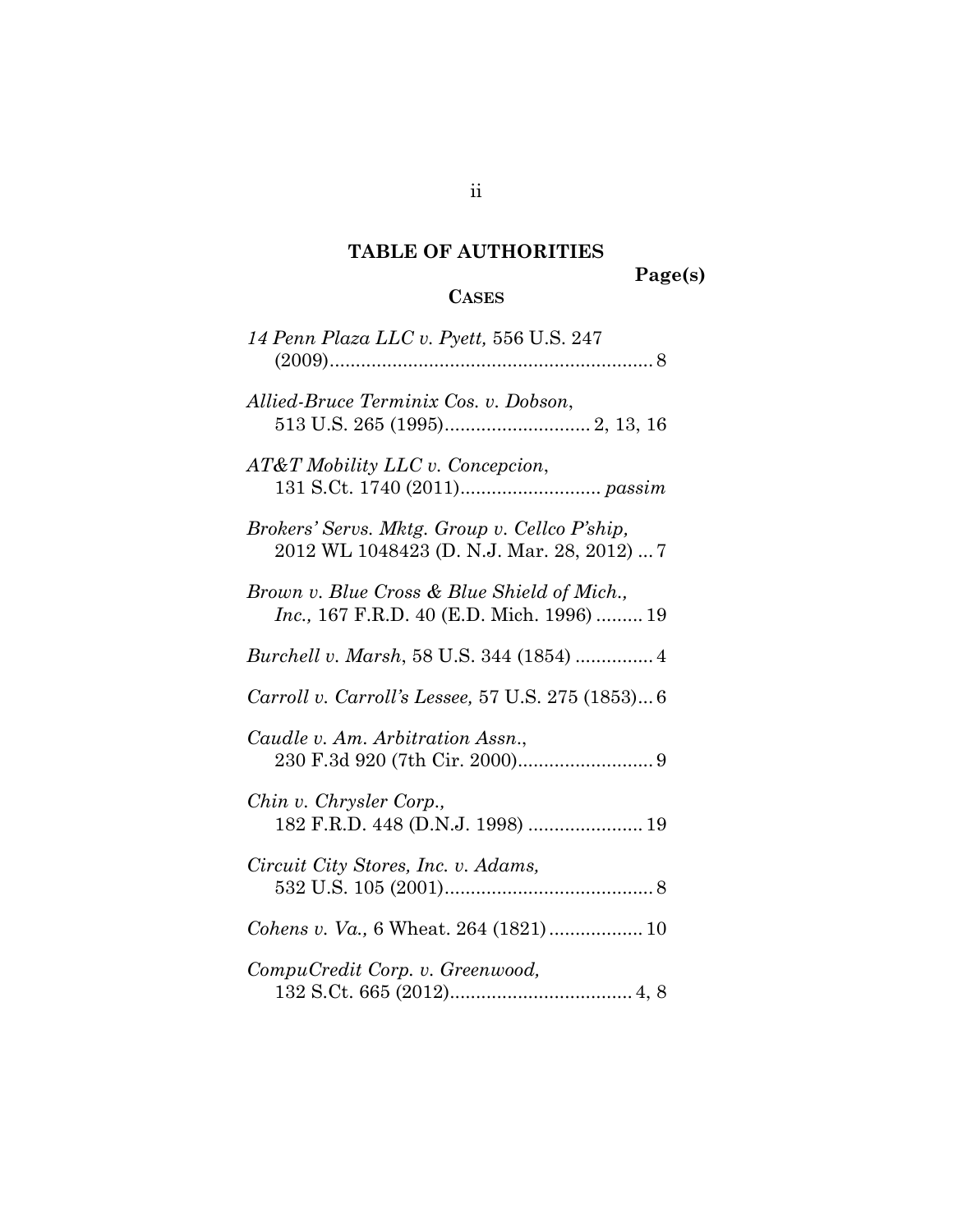| Coneff v. AT&T Corp.,                                                                  |
|----------------------------------------------------------------------------------------|
| Cruz v. Cingular Wireless, LLC,                                                        |
| D'Antuono v. Serv. Road Corp.,<br>789 F. Supp.2d 308 (D. Conn. 2011)  10, 11           |
| $EEOC v.$ Waffle House, Inc., 534 U.S. 279                                             |
| Eldred v. Ashcroft, 537 U.S. 186 (2003)  20                                            |
| Granite Rock Co. v. Int'l Broth. of Teamsters,                                         |
| Green Tree Fin. Corp. v. Randolph,                                                     |
| Grynberg v. BP P.L.C.,<br>596 F. Supp.2d 74 (D. D.C. 2009) 11                          |
| Hartford Underwriters Co. v. Union Planters                                            |
| Hendricks v. AT&T Mobility, LLC,<br>823 F. Supp.2d 1015 (N.D. Cal. 2011) 6, 13         |
| Jama v. ICE, 543 U.S. 335 (2005)  10                                                   |
| James v. Conceptus, Inc.,<br>851 F. Supp.2d 1020 (S.D. Tex. 2012) 10                   |
| Jasso v. Money Mart Exp., Inc. – F. Supp. $2d$ –,<br>2012 WL 1309171 (N.D. Cal. 2012)7 |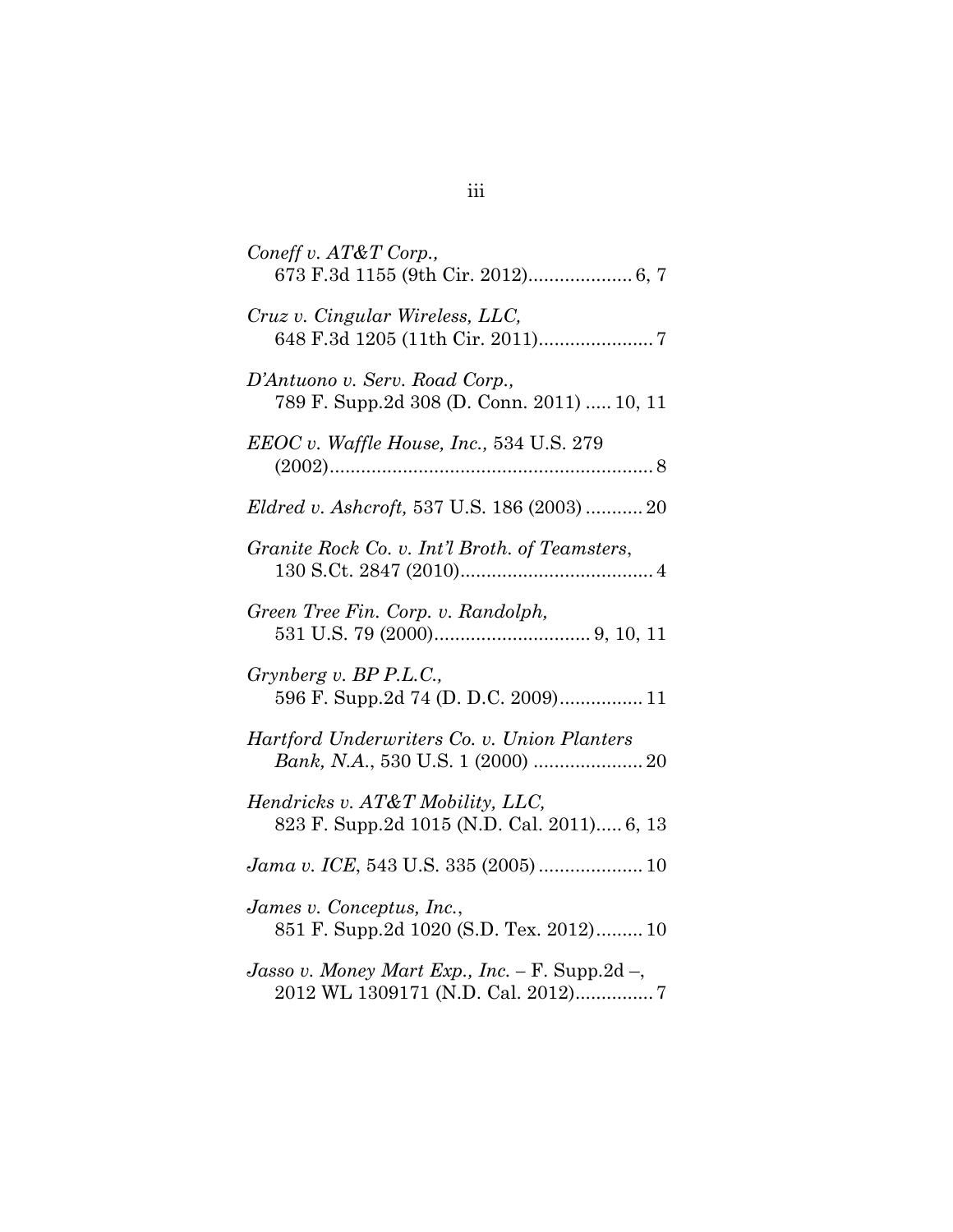| Kaltwasser v. AT&T Mobility LLC,<br>812 F. Supp.2d 1042 (N.D. Cal. 2011) 10, 13          |
|------------------------------------------------------------------------------------------|
| Kamm v. Cal. City Devel. Co.,                                                            |
| Lindo v. NCL (Bahamas), Ltd.<br>652 F.3d 1257 (11th Cir. 2011) 11, 12                    |
| Little v. Auto Stiegler, Inc.                                                            |
| Lloyd v. MBNA Am. Bank,                                                                  |
| Marmet Health Care Center, Inc. v. Brown,                                                |
| Mitsubishi Motors Corp. v. Soler Chrysler-<br>Plymouth, Inc.,                            |
| Moses H. Cone Mem. Hosp. v. Mercury Const.<br>Corp., 460 U.S. 1 (1983) 13, 17            |
| Parents Involved in Comm. Schools v. Seattle<br>Sch. Dist. No. 1, 551 U.S. 701 (2007) 10 |
| Quilloin v. Tenet HealthSystem Philadelphia,                                             |
| Richards v. Lloyd's of London,<br>135 F.3d 1289 (9th Cir. 1998) (en banc)  11            |
| Shearson/AMEX, Inc. v. McMahon,                                                          |

# iv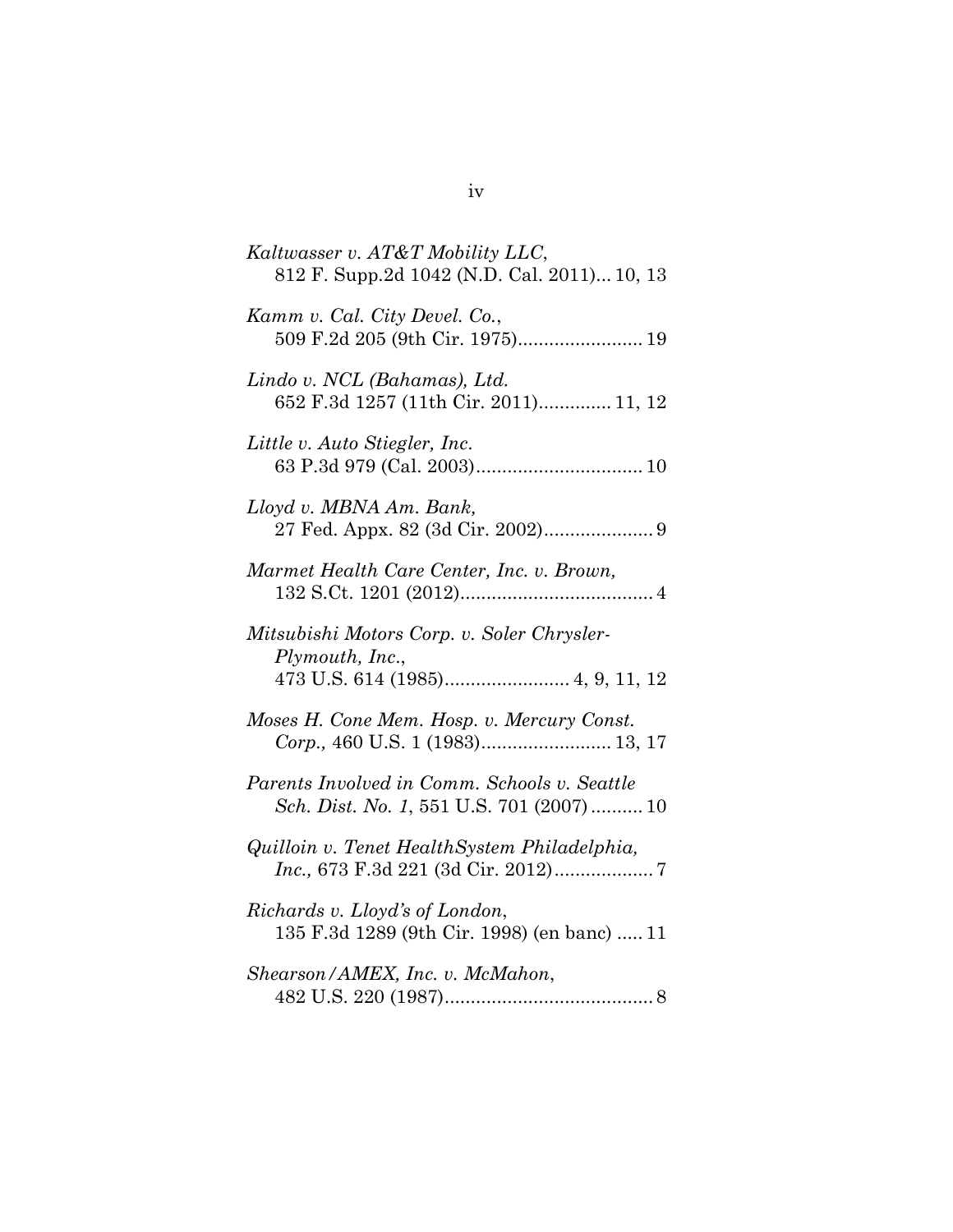| Sheet Metal Workers Local 441 Health &<br>Welfare Plan v. GlaxoSmithKline, PLC,<br>2010 WL 3855552 (E.D. Pa. |
|--------------------------------------------------------------------------------------------------------------|
|                                                                                                              |
| Southland Corp. v. Keating,                                                                                  |
| Stolt-Nielsen S.A. v. AnimalFeeds Int'l Corp.,                                                               |
|                                                                                                              |
|                                                                                                              |
| Thorogood v. Sears, Roebuck and Co.,<br>547 F.3d 742 (7th Cir. 2008) 16                                      |
| United States v. Moorman, 338 U.S. 457                                                                       |
| Vimar Seguros y Reaseguros, S.A. v. M/V Sky                                                                  |
| Walters v. Nat'l Ass'n of Radiation Survivors,                                                               |
| <b>STATUTES</b>                                                                                              |

|--|--|

# **RULES AND LEGISLATIVE MATERIAL**

Fed. R. Civ. P. 23........................................... [9,](#page-16-7) [21](#page-29-4)

S. Rep. No. 109-15, at 17 20-21 (2005), as reprinted in 2005 U.S.C.C.A.N. 3, 21.......... [15](#page-23-1)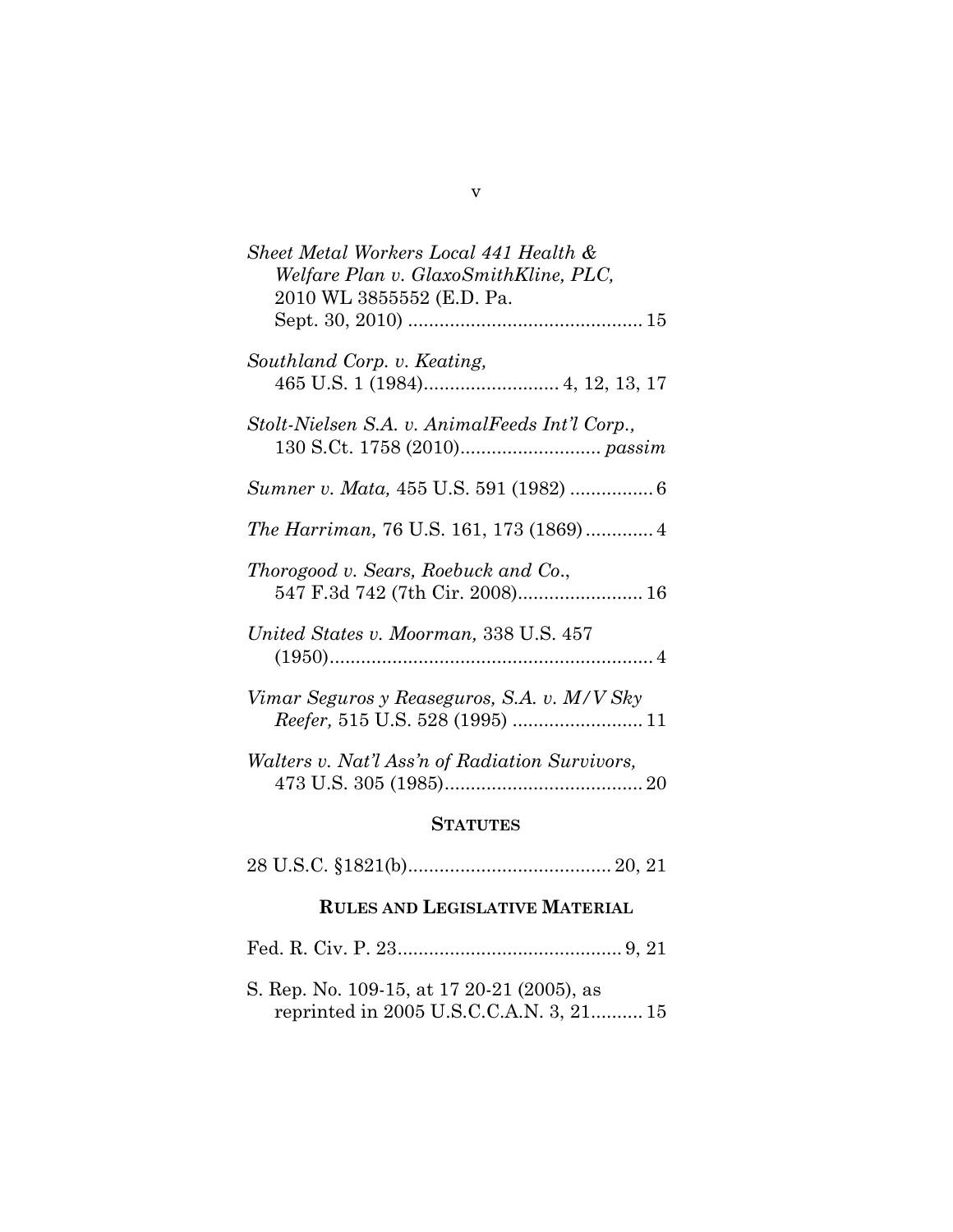## **ARTICLES**

| Barnett, The Plaintiffs' Bar Cannot Enforce<br>the Laws: Individual Reliance Issues                                              |
|----------------------------------------------------------------------------------------------------------------------------------|
| Prevent Consumer Protection Classes in the<br><i>Eighth Circuit, 75 Mo. L. Rev. 207 (2010)15</i>                                 |
| Blackman, Rozenberg & Sidhu, Tackling<br><b>Class Action Waivers in Arbitration</b>                                              |
| Bone & Evans, Class Certification and the<br><i>Substantive Merits</i> , 51 Duke L.J. 1251                                       |
| Drahozal & Wittrock, Is There a Flight From<br><i>Arbitration?</i> , 37 Hofstra L. Rev. 71 (2008) . 10                           |
| Griffin, Reinventing Adequacy: The Need for<br>Standardized Regulation, 23 Geo. J. Legal                                         |
| Jackson, Green Tree v. Randolph: Will the<br>Court's Decision Lessen The Effect of the<br>FAA in Consumer Arbitration?, 6 T.G.   |
| Kaplinsky & Levin, Is JAMS in a Jam Over<br>Its Policy Regarding Class Action Waivers<br>in Consumer Arbitration Agreements?, 61 |
| Nagareda, Class Certification in the Age of<br>Aggregate Proof, 84 N.Y.U. L. Rev. 97                                             |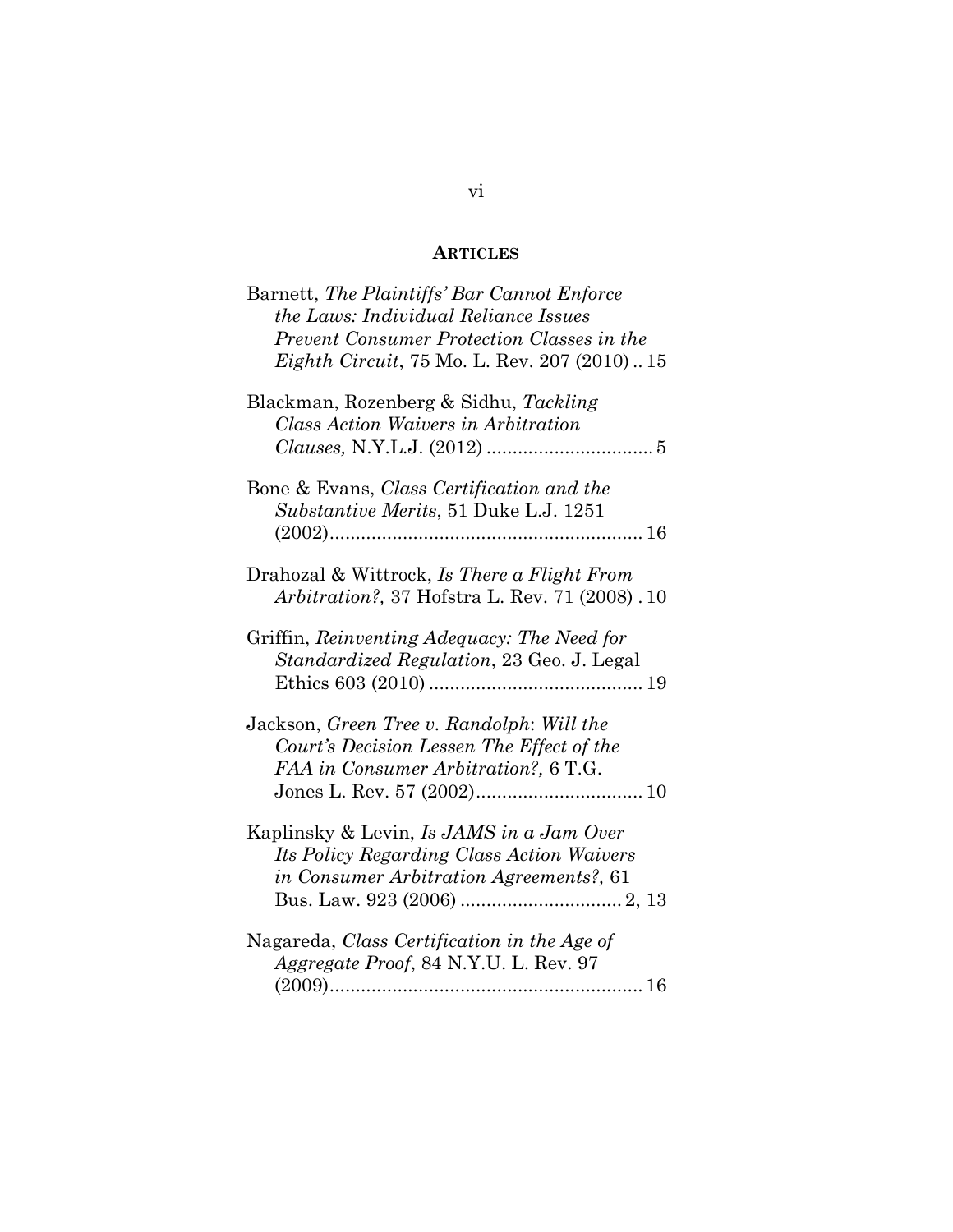| Noyes, If You (Re)Build It, They Will Come:<br>Contracts To Remake The Rules of<br>Litigation in Arbitration's Image, 30 Harv.                                                       |
|--------------------------------------------------------------------------------------------------------------------------------------------------------------------------------------|
| Raymond, More Attorneys Exploring Third-<br>Party Litigation Funding, N.Y.L.J. (2010). 21                                                                                            |
| Rice, The Battle of Enforceability: Class Action<br>Waivers in Mandatory Arbitration Clauses,<br>27 Banking & Fin. Servs. Policy Rep. No. 4                                          |
| Rice, <i>Enforceable or Not?: Class Action</i><br><i>Waivers in Mandatory Arbitration Clauses</i><br>and the Need for A Judicial Standard, 45<br>Hou. L. Rev. 215 (2008)  12, 14, 16 |
| Willging & Wheatman, Attorney Choice of<br>Forum in Class Action Litigation: What<br>Difference Does It Make?, 81 Notre Dame                                                         |

# vii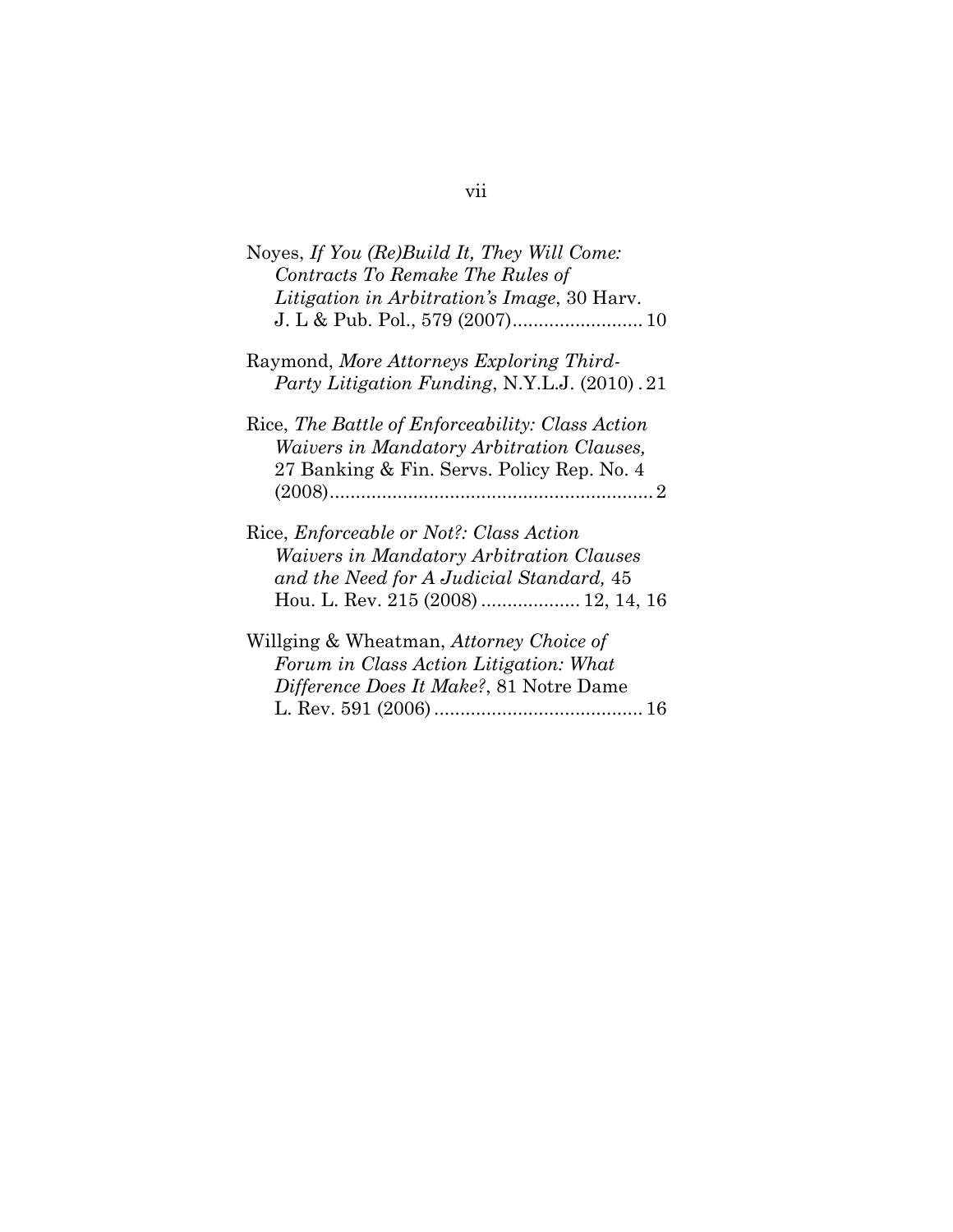#### **INTEREST OF** *AMICUS CURIAE***[1](#page-8-2)**

*Amicus curiae* DRI — The Voice of the Defense Bar ("DRI") is an international organization of more than 23,000 attorneys engaged in the defense of civil litigation. DRI is committed to enhancing the skills, effectiveness, and professionalism of defense attorneys. Consistent with this commitment, DRI seeks to address issues germane to defense attorneys, to promote the role of the defense attorney, and to improve the civil justice system. DRI has long been a supporter of efforts to make the civil justice system more fair and efficient.

<span id="page-8-1"></span><span id="page-8-0"></span>To promote these objectives, DRI participates as *amicus curiae* in cases, such as this one, that raise issues of import to its membership, to their clientele and to the judicial system. *See, e.g., AT&T Mobility LLC v. Concepcion*, 131 S.Ct. 1740 (2011); *[Stolt-Nielsen S.A. v. AnimalFeeds Int'l Corp.,](https://web2.westlaw.com/find/default.wl?returnto=BusinessNameReturnTo&db=BC-COMPANYSRBD&rs=WLW12.04&lvbp=T&vr=2.0&rp=%2ffind%2fdefault.wl&sv=Split&fn=_top&findtype=l&mt=Westlaw&docname=CIK(LE10228608))* 130 S.Ct. 1758 (2010). DRI filed a brief as *amicus curiae*  at the petition stage of this case urging that the Court grant certiorari.

Based on its members' extensive practical experience, DRI is uniquely suited to explain why this Court should reverse the judgment in this case. If affirmed, the decision below will adversely affect the judicial system and the rule of law by subjecting

<span id="page-8-2"></span> <sup>1</sup> Letters of consent have been filed with the Clerk. Pursuant to Supreme Court Rule 37.6, *amicus curiae* state that no counsel for a party has written this brief in whole or in part and that no person or entity, other than the *amicus curiae*, its members, or its counsel, has made a monetary contribution to the preparation or submission of this brief.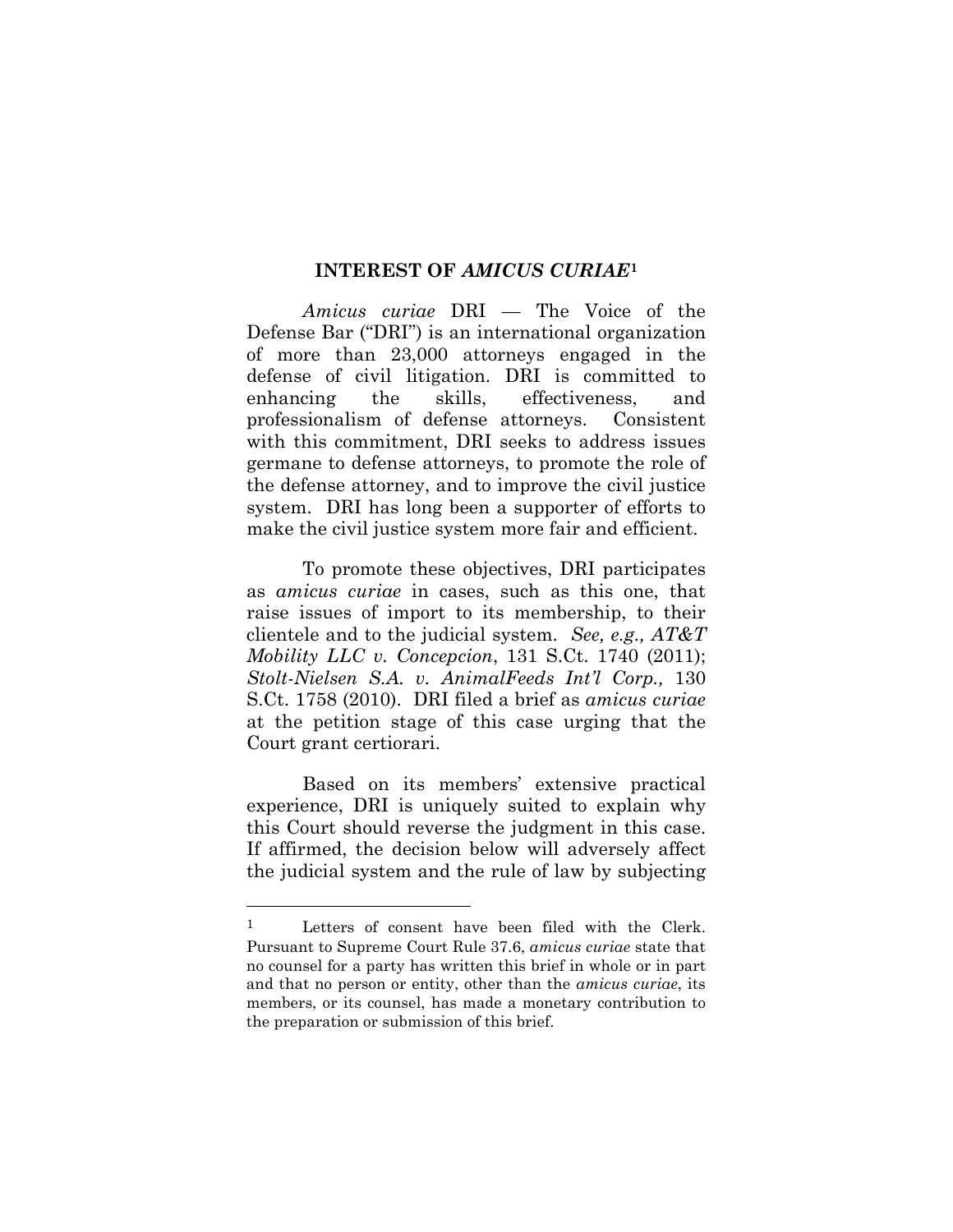parties to expensive, prolonged proceedings to which they never agreed when contracting for arbitration.

#### **INTRODUCTION AND SUMMARY OF ARGUMENT**

The enforceability of millions of arbitration agreements turns on the answer to the question presented in this case: in what circumstances, if any, may courts invalidate arbitration agreements that prohibit class-wide arbitration of federal claims.[2](#page-9-3) The Second Circuit's ruling conflicts in multiple fundamental respects with the Federal Arbitration Act's ("FAA") strong federal policy favoring arbitration agreements. There is no valid basis for allowing parties to evade a clear and unambiguous class action waiver simply on a showing that an individual claim is not economically feasible because of the cost of retaining expert witnesses. Unless it is reversed, the ruling below will undermine arbitration's recognized advantages and will create powerful disincentives to arbitration. Accordingly, allowing the decision below to stand would be "breeding litigation from a statute that seeks to avoid it." *Allied-Bruce Terminix Cos. v. Dobson*, 513 U.S. 265, 275 (1995).

<span id="page-9-3"></span><span id="page-9-2"></span><span id="page-9-1"></span><span id="page-9-0"></span> <sup>2</sup> "Once rare, class action waivers are today included in millions of credit card and other financial services agreements nationwide." Kaplinsky & Levin, *Is JAMS in a Jam Over Its Policy Regarding Class Action Waivers in Consumer Arbitration Agreements?,* 61 Bus. Law. 923, 923 (Feb. 2006) (footnote omitted); Rice, *The Battle of Enforceability: Class Action Waivers in Mandatory Arbitration Clauses,* 27 Banking & Fin. Servs. Policy Rep. No. 4 at \*1 (April 2008) (essentially same).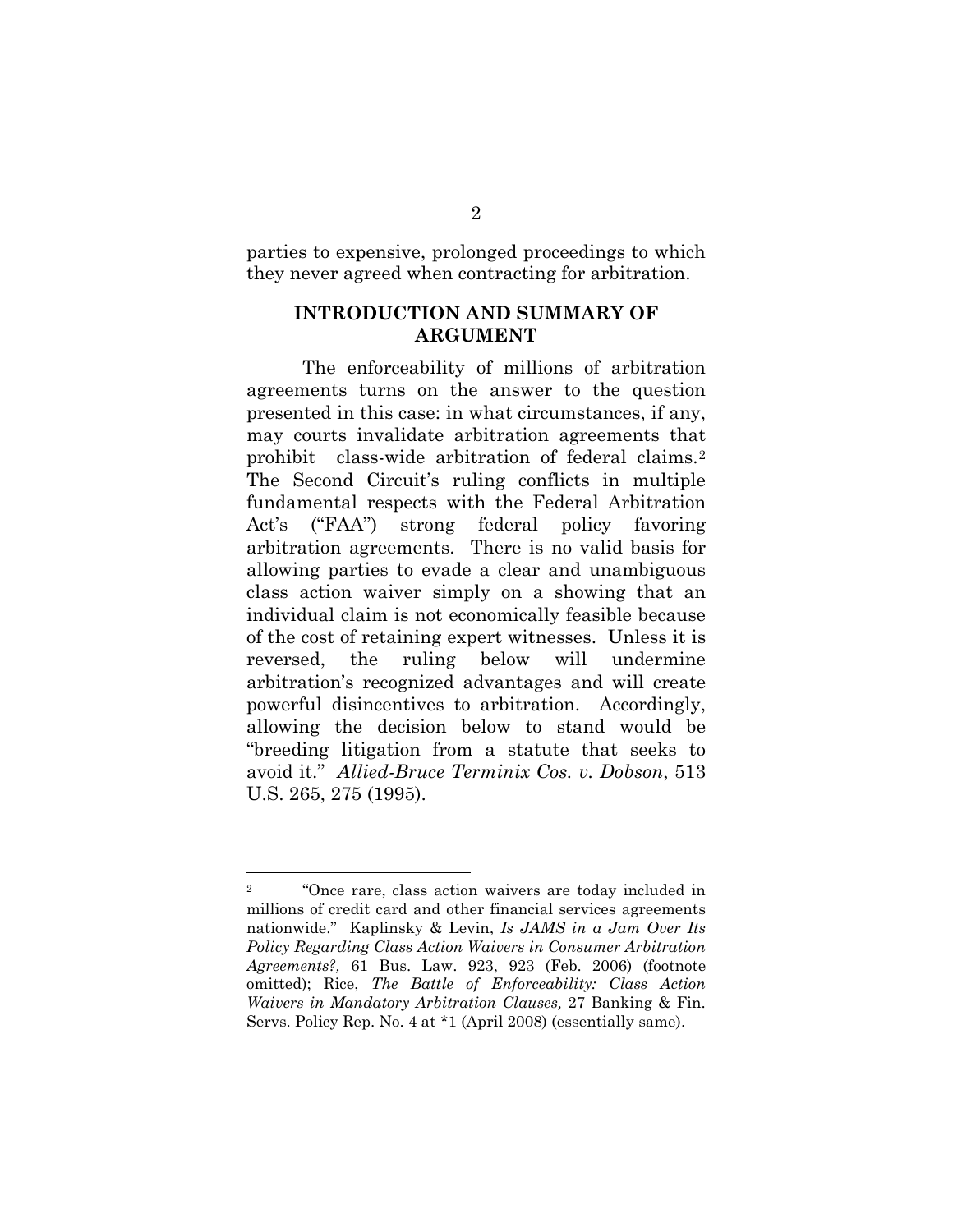All parties to this litigation are business entities that entered into commercial contracts prescribing bilateral arbitration as the dispute resolution mechanism of choice. The contracts memorialize in the clearest, most unambiguous of terms the parties' agreement that their disputes are *not* subject to class-wide adjudication. Yet, the court of appeals overrode that express contractual waiver of class action proceedings solely because of the potential cost of retaining an expert witness to support plaintiffs' claims. In direct contrast to the written contract, the Second Circuit held in this case that the class action waiver was not enforceable and also that the arbitration agreement was not enforceable. In short, the case was not subject to individual adjudication or even to arbitration. That result does not reflect valid contract interpretation, nor does it reflect valid statutory construction. Nor, in the final analysis, does that result reflect sound public policy because it leaves to chance and uncertainty an important subject that the parties had every reason to believe their written contract had definitively resolved.

The decision below makes the enforceability of arbitration agreements highly unpredictable for businesses with operations, vendors or customers dispersed regionally and nationally. This uncertainty substantially undermines the federal right to enforce arbitration agreements and conflicts with the FAA's purpose of making such agreements predictably enforceable in accordance with contractual terms. Moreover, by refusing to enforce the agreement at issue in this case, the court of appeals made clear that it has adopted a rule that contracts providing for bilateral arbitration are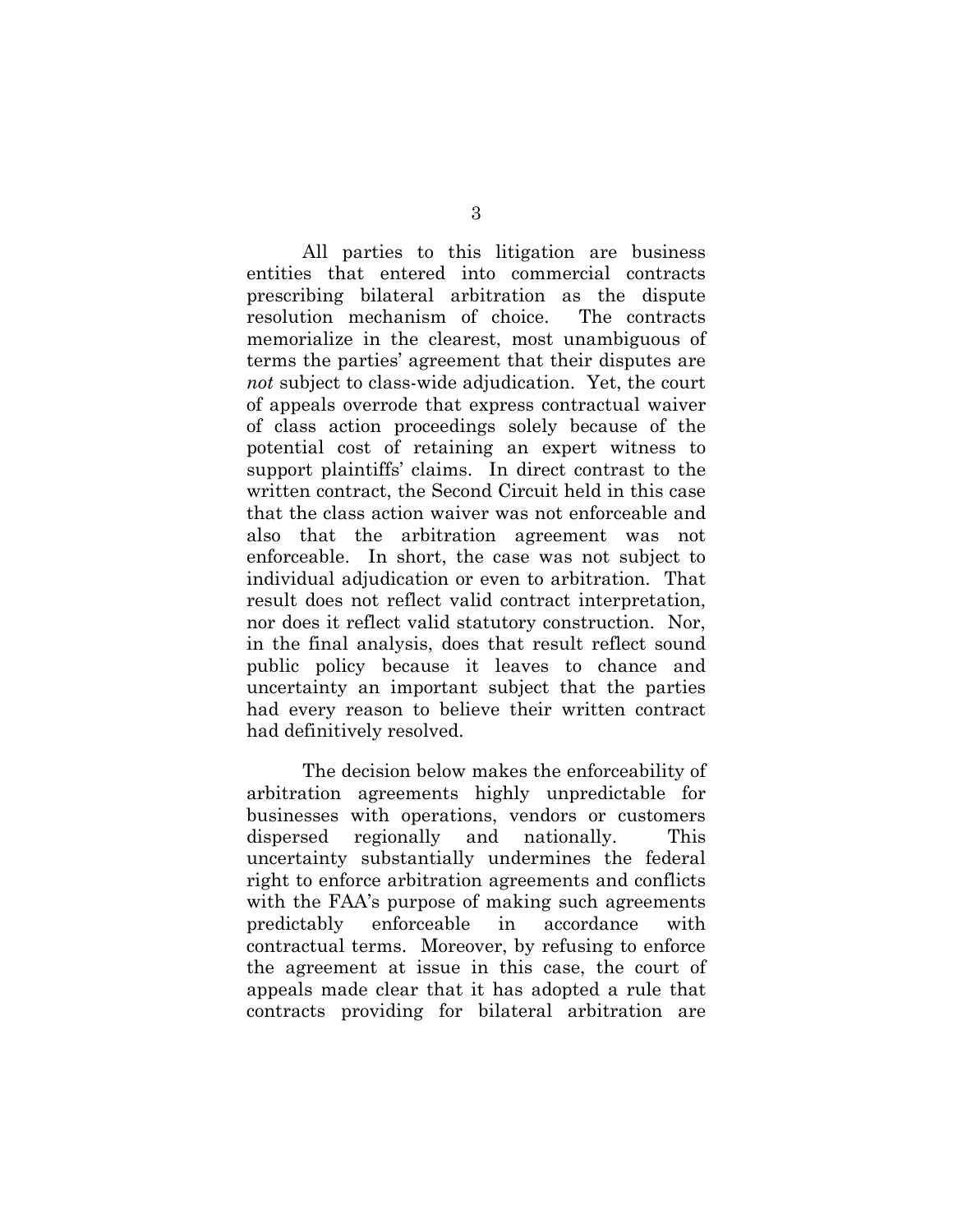unenforceable whenever a plaintiff contends that its case will entail expensive expert testimony. In effect, the decision below creates a judicial costshifting mechanism that is contrary to sound legislative policy determinations.

#### <span id="page-11-1"></span><span id="page-11-0"></span>**ARGUMENT**

#### **I. THE DECISION BELOW MISREADS THIS COURT'S PRECEDENTS**

This Court has long endorsed arbitration as a means of dispute resolution. *See Burchell v. Marsh*, 58 U.S. 344, 349 (1854) ("As a mode of settling disputes, [arbitration] should receive every encouragement from courts of equity"). In enacting the FAA, Congress confirmed the strong national policy in favor of arbitration. *See, e.g., [CompuCredit](https://web2.westlaw.com/find/default.wl?rs=WLW12.04&pbc=BC6E23F9&vr=2.0&docname=CIK(0001068199)&lvbp=T&rp=%2ffind%2fdefault.wl&sv=Split&fn=_top&findtype=l&mt=Westlaw&returnto=BusinessNameReturnTo&db=BC-COMPANYSRBD)  [Corp. v. Greenwood,](https://web2.westlaw.com/find/default.wl?rs=WLW12.04&pbc=BC6E23F9&vr=2.0&docname=CIK(0001068199)&lvbp=T&rp=%2ffind%2fdefault.wl&sv=Split&fn=_top&findtype=l&mt=Westlaw&returnto=BusinessNameReturnTo&db=BC-COMPANYSRBD)* 132 S.Ct. 665, 669 (2012) (citing several additional precedents); *[Marmet Health Care](https://web2.westlaw.com/find/default.wl?rs=WLW12.04&pbc=8CEAD9AF&vr=2.0&docname=CIK(LE00107683)&lvbp=T&rp=%2ffind%2fdefault.wl&sv=Split&fn=_top&findtype=l&mt=Westlaw&returnto=BusinessNameReturnTo&db=BC-COMPANYSRBD)  [Center, Inc. v. Brown,](https://web2.westlaw.com/find/default.wl?rs=WLW12.04&pbc=8CEAD9AF&vr=2.0&docname=CIK(LE00107683)&lvbp=T&rp=%2ffind%2fdefault.wl&sv=Split&fn=_top&findtype=l&mt=Westlaw&returnto=BusinessNameReturnTo&db=BC-COMPANYSRBD)* 132 S.Ct. 1201, 1203 (2012); *Southland Corp. v. Keating,* 465 U.S. 1, 10 (1984).

<span id="page-11-6"></span><span id="page-11-5"></span><span id="page-11-4"></span><span id="page-11-3"></span><span id="page-11-2"></span>It is well-recognized that "[b]y agreeing to arbitrate . . . a party . . . trades the procedures and opportunity for review of the courtroom for the simplicity, informality, and expedition of arbitration." *Mitsubishi Motors Corp. v. Soler Chrysler-Plymouth, Inc*., 473 U.S. 614, 628 (1985). Parties competent to enter into a contract are also competent to enter into an arbitration agreement. *United States v. Moorman,* 338 U.S. 457, 461-62 (1950). And courts are required to enforce arbitration agreements in accordance with their stated terms. *See, e.g., CompuCredit,* 132 S.Ct. at 669; *Concepcion,* 131 S.Ct. at 1745; *[Granite Rock Co.](https://web2.westlaw.com/find/default.wl?returnto=BusinessNameReturnTo&db=BC-COMPANYSRBD&rs=WLW12.10&lvbp=T&vr=2.0&rp=%2ffind%2fdefault.wl&sv=Split&fn=_top&findtype=l&mt=Westlaw&docname=CIK(LE00114395))*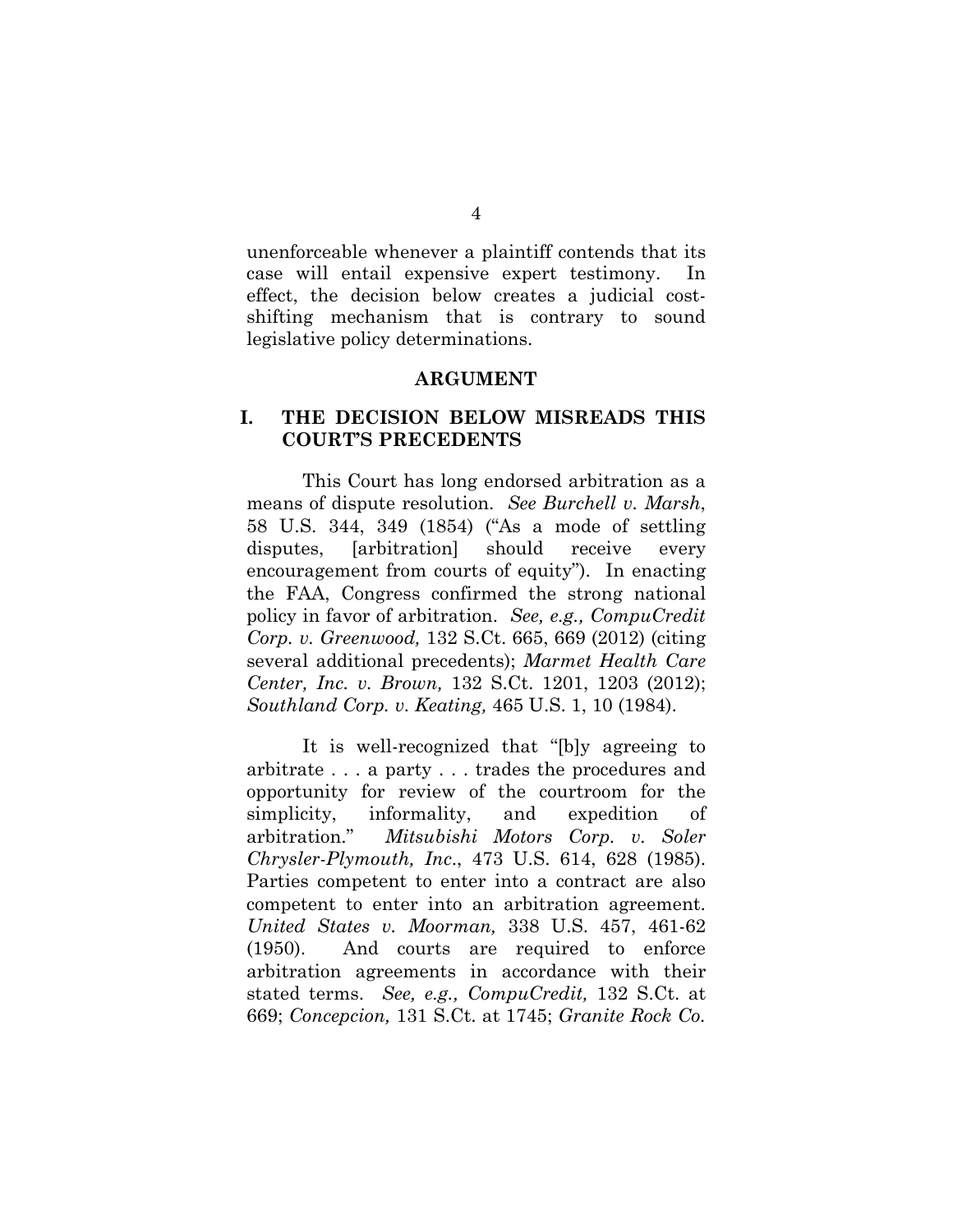<span id="page-12-0"></span>*v. Int'l Broth. of Teamsters*, 130 S.Ct. 2847, 2857 (2010); *cf. The Harriman,* 76 U.S. 161, 173 (1869) ("It is the province of the courts to enforce contracts – not to make or modify them").

<span id="page-12-1"></span>Commentators have already criticized the decision below and have observed that "the correctness of the Second Circuit's decision is very doubtful" in light of this Court's precedents. Blackman, Rozenberg & Sidhu, *Tackling Class Action Waivers in Arbitration Clauses,* N.Y.L.J. (June 11, 2012). That view is indeed accurate. This Court's precedents compel reversal.

## **A. This Court has Rejected "Excessive Costs" and "Policy" Rationales for Invalidating Class Action Waivers**

None of the explanations offered by the Second Circuit provides a valid basis for distinguishing this Court's controlling decisions. Both *Stolt-Nielsen* and *Concepcion* held that class claims are not appropriate subjects for arbitration unless the parties expressly agree otherwise, and *Concepcion* directly held that the FAA preempts state laws invalidating commercial arbitration agreements on the ground that they forbid class arbitration. Further, *Concepcion* necessarily rejected the central premise underpinning the Second Circuit decision, *viz.*, the "prohibitive costs" justification for conditioning enforcement of arbitration agreements on the availability of classwide arbitration procedures.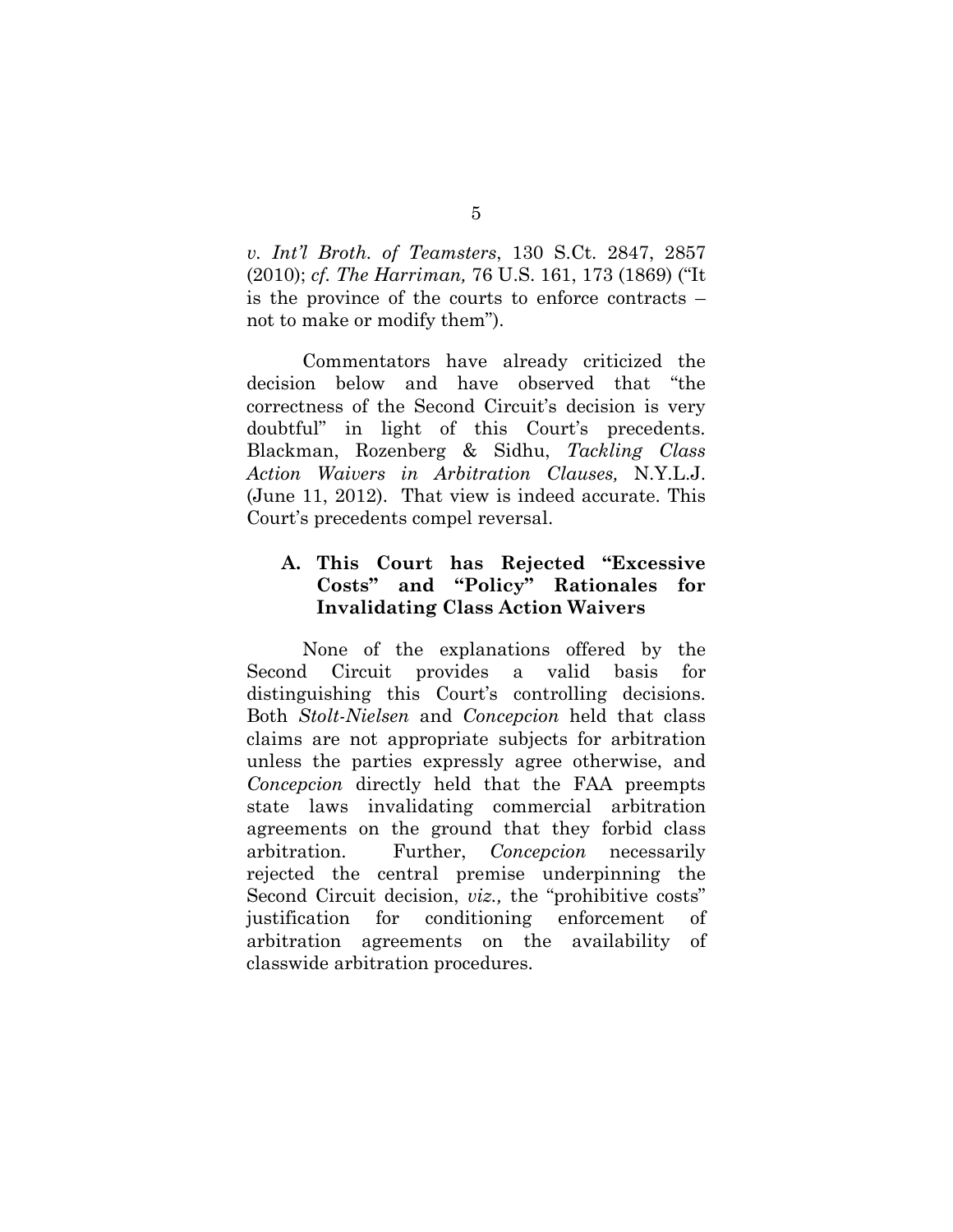The "prohibitive costs" justification figured prominently in the *Concepcion* dissent, but made no headway with the majority. Specifically, the dissenting opinion in *Concepcion* declared that "agreements that forbid the consolidation of claims can lead small-dollar claimants to abandon their claims rather than to litigate." 131 S.Ct. at 1760 (Breyer, J., dissenting); *see id.* at 1761 ("nonclass arbitration over such [small] sums will also sometimes have the effect of depriving claimants of their claims" and "insulate an agreement's author from liability for its own frauds"). But, the *Concepcion* majority made clear that courts "cannot require a procedure that is inconsistent with the FAA, even if it is desirable for unrelated reasons." *Id.* at 1753 (majority opinion); *see also Stolt-Nielsen,*  130 S.Ct. at 1770 n.7 (essentially same).

<span id="page-13-1"></span><span id="page-13-0"></span>Accordingly, the Second Circuit was wrong to rely on a position advanced by the dissent that the majority in *Concepcion* rejected. *See, e.g., Coneff v. AT&T Corp.,* 673 F.3d 1155, 1158 (9th Cir. 2012) (noting that *Concepcion* "majority expressly rejected the dissent's argument regarding the possible exculpatory effect of class-action waivers"). The majority's rejection of this point is particularly noteworthy because the respondent in *Concepcion*  repeatedly cited "costs" as a justification for invalidating the class waiver. *See* Brief for Respondent in No. 09-893, at 29, 41, 43-44, 51-52; *see also Hendricks v. AT&T Mobility, LLC,* 823 F. Supp.2d 1015, 1021 (N.D. Cal. 2011) (making same point). With that backdrop, the majority expressly rejected the argument that "class proceedings are necessary to prosecute small-dollar claims that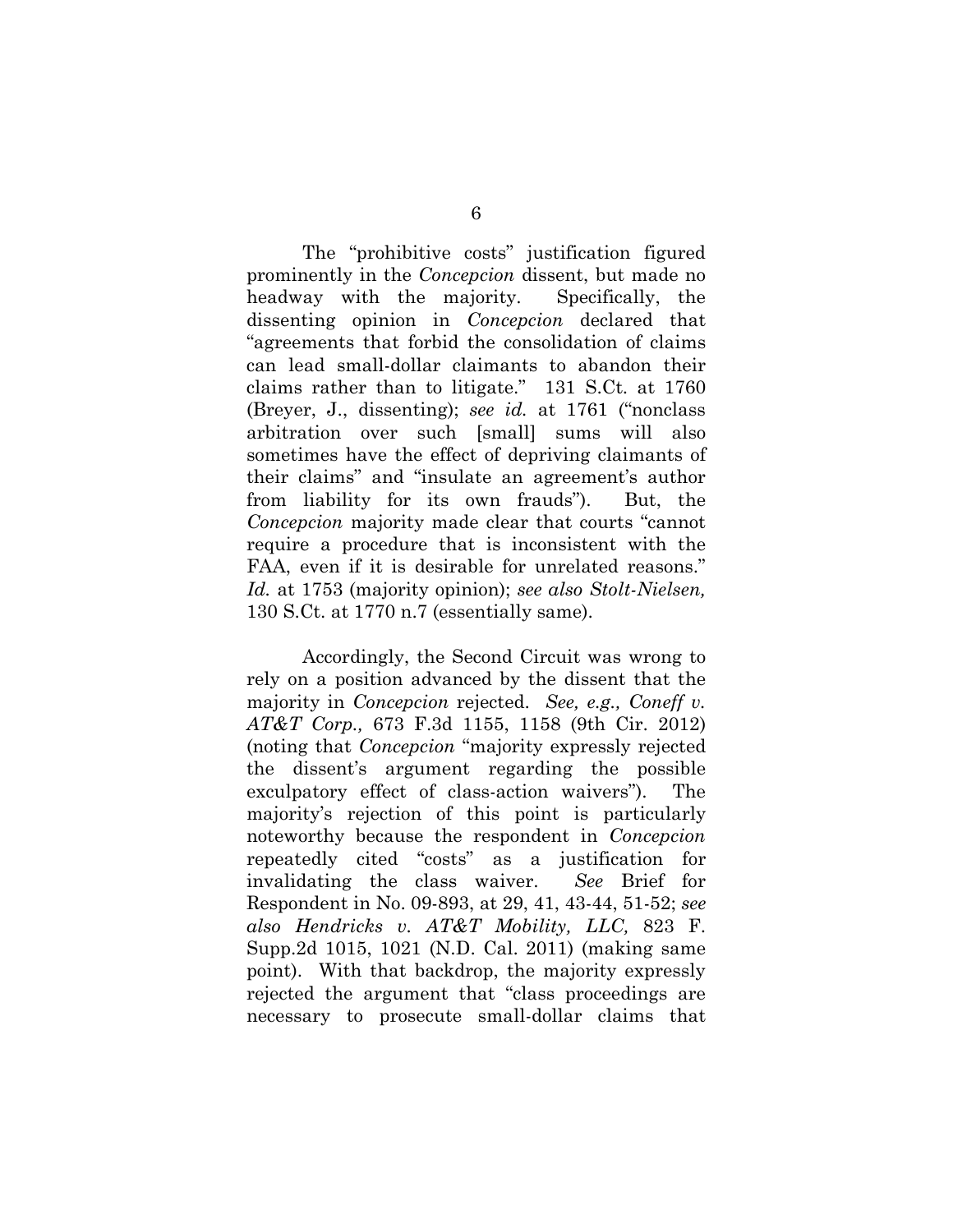<span id="page-14-4"></span><span id="page-14-0"></span>might otherwise slip through the legal system." 131 S.Ct. at 1753. Had the view of the *Concepcion*  respondent — espoused by the dissent — prevailed, the Court's judgment necessarily would have been different. *Cf. Carroll v. Carroll's Lessee,* 57 U.S. 275, 287 (1853); *see also [Sumner v. Mata,](https://web2.westlaw.com/find/default.wl?mt=Westlaw&db=780&tc=-1&rp=%2ffind%2fdefault.wl&findtype=Y&ordoc=2007616572&serialnum=1982113054&vr=2.0&fn=_top&sv=Split&tf=-1&referencepositiontype=S&pbc=61BC7994&referenceposition=596&rs=WLW12.04)* 455 U.S. 591, [596-97 \(1982\)](https://web2.westlaw.com/find/default.wl?mt=Westlaw&db=780&tc=-1&rp=%2ffind%2fdefault.wl&findtype=Y&ordoc=2007616572&serialnum=1982113054&vr=2.0&fn=_top&sv=Split&tf=-1&referencepositiontype=S&pbc=61BC7994&referenceposition=596&rs=WLW12.04) (*per curiam*) (reversing where the court of appeals on remand "reinstated" its prior conclusion, followed the "dissenting opinion" in the prior case before this Court, and "apparently misunderstood the terms of [this Court's] remand").

<span id="page-14-3"></span><span id="page-14-2"></span><span id="page-14-1"></span>In contrast with the decision below, three other circuits have correctly interpreted *Concepcion*  as repudiating "excessive costs" defenses to class waivers in arbitration agreements. *See Quilloin v. Tenet HealthSystem Philadelphia, Inc.,* 673 F.3d 221, 232 (3d Cir. 2012) (citing *Concepcion* and rejecting argument that "class action litigation is the only effective remedy such as when the high cost of arbitration compared with the minimal potential value of individual damages denies every plaintiff a meaningful remedy"); *Coneff,* 673 F.3d at 1159 ("Although Plaintiffs argue that the claims at issue in this case cannot be vindicated effectively because they are worth much less than the cost of litigating them, the *Concepcion* majority rejected that"); *[Cruz](https://web2.westlaw.com/find/default.wl?mt=Westlaw&db=506&tc=-1&rp=%2ffind%2fdefault.wl&findtype=Y&ordoc=2027327775&serialnum=2025851520&vr=2.0&fn=_top&sv=Split&tf=-1&referencepositiontype=S&pbc=6A4BC7DC&referenceposition=1215&rs=WLW12.04)  v. Cingular Wireless, LLC,* [648 F.3d 1205, 1214 \(11th](https://web2.westlaw.com/find/default.wl?mt=Westlaw&db=506&tc=-1&rp=%2ffind%2fdefault.wl&findtype=Y&ordoc=2027327775&serialnum=2025851520&vr=2.0&fn=_top&sv=Split&tf=-1&referencepositiontype=S&pbc=6A4BC7DC&referenceposition=1215&rs=WLW12.04)  [Cir. 2011\)](https://web2.westlaw.com/find/default.wl?mt=Westlaw&db=506&tc=-1&rp=%2ffind%2fdefault.wl&findtype=Y&ordoc=2027327775&serialnum=2025851520&vr=2.0&fn=_top&sv=Split&tf=-1&referencepositiontype=S&pbc=6A4BC7DC&referenceposition=1215&rs=WLW12.04) (noting that plaintiffs produced evidence that it would be economically impractical to bring individual claims in arbitration, and agreeing that most of these small-value claims will go undetected and unprosecuted, yet nonetheless holding that "faithful adherence to *[Concepcion](https://web2.westlaw.com/find/default.wl?rs=WLW12.04&pbc=8E9CAE9B&vr=2.0&findtype=Y&rp=%2ffind%2fdefault.wl&sv=Split&fn=_top&tf=-1&ordoc=2025851520&mt=Westlaw&serialnum=2025172541&tc=-1)* requires the rejection of the Plaintiffs' argument"); *accord* Pet.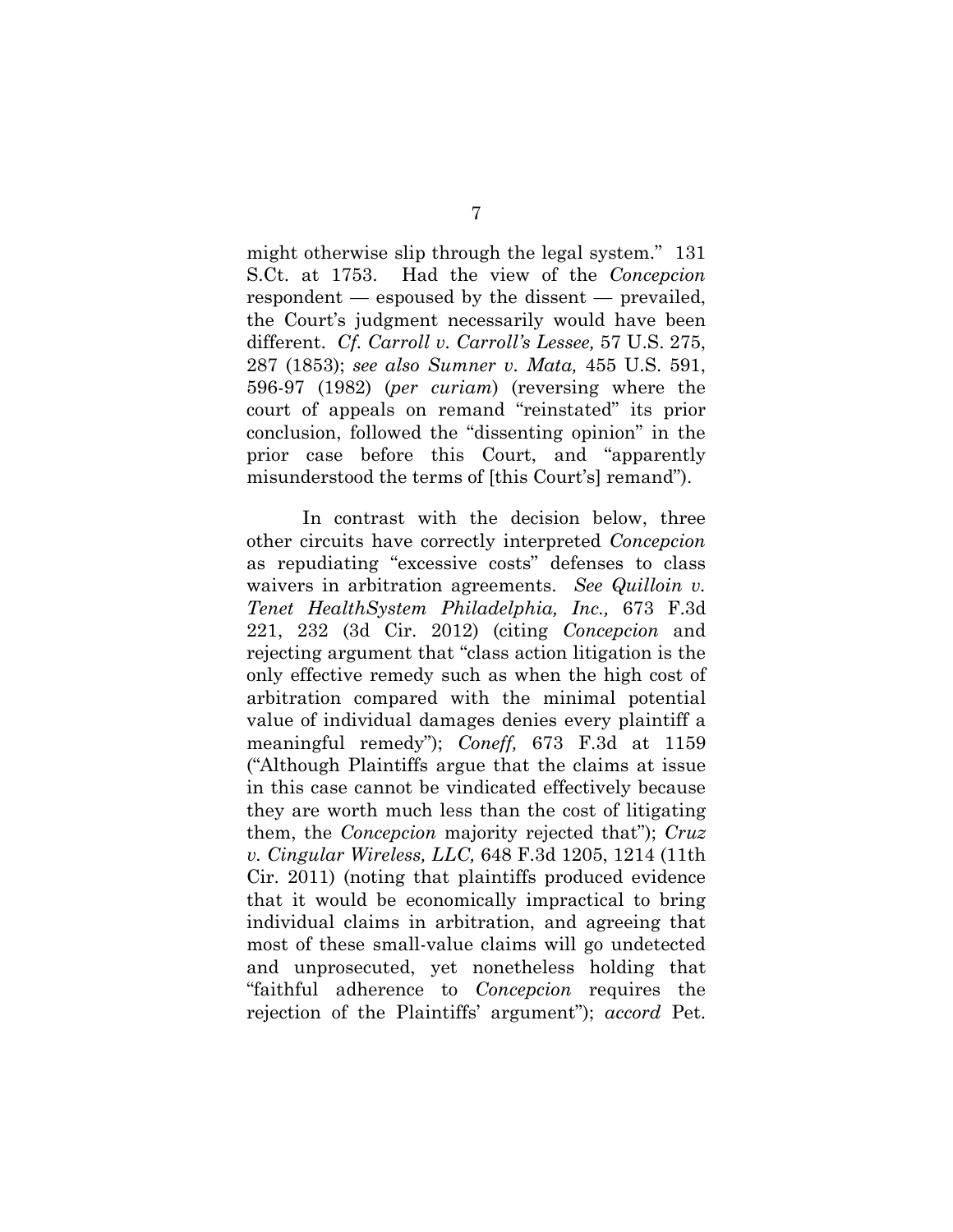App. 138a, 141a, 148a-49a (dissenting opinions citing these cases).[3](#page-15-3)

It is no answer to say — as Judge Pooler commented in an opinion concurring in the Second Circuit's denial of rehearing — that the other circuits applying *Concepcion* dealt with an "incentive" to bring claims, rather than with the "ability" to bring claims. Pet. App. 131a. That is an illusory distinction. Moreover, this Court rejects "general policy goals" as a basis for overriding an otherwise clear and unambiguous arbitration agreement. *See, e.g., EEOC v. Waffle House, Inc.,*  534 U.S. 279, 294 (2002); *accord McMahon*, 482 U.S. at 240.

<span id="page-15-1"></span>Nor does it matter (*see* Pet. App. 16a, 129a), that this case involves federal statutory rights rather than state contractual rights. *See* Blackman, Rozenberg & Sidhu, *supra* at 5 ("[t]he Supreme Court may find this to be a distinction without a difference, and reject the Second Circuit's view"); *accord* Pet. App. 143a ("This labored analysis does not rise to a distinction, and treats the reasoning of *Concepcion* as an obstacle to be surmounted or evaded"). *Concepcion* rested squarely on the language of the FAA. Since that language preempts conflicting state law under the Supremacy Clause, then *a fortiori* the same reading of the same

<span id="page-15-3"></span><span id="page-15-2"></span><span id="page-15-0"></span> $\overline{\mathbf{3}}$ <sup>3</sup> *See also, e.g., Jasso v. Money Mart Exp., Inc. —* F. Supp.2d —, 2012 WL 1309171, at \*7 (N.D. Cal. 2012) (rejecting Second Circuit opinion in this case); *Brokers' Servs. Mktg. Group v. Cellco P'ship,* 2012 WL 1048423, at \*\*3-5 (D. N.J. Mar. 28, 2012) (following *Concepcion* and rejecting same argument that Second Circuit adopted).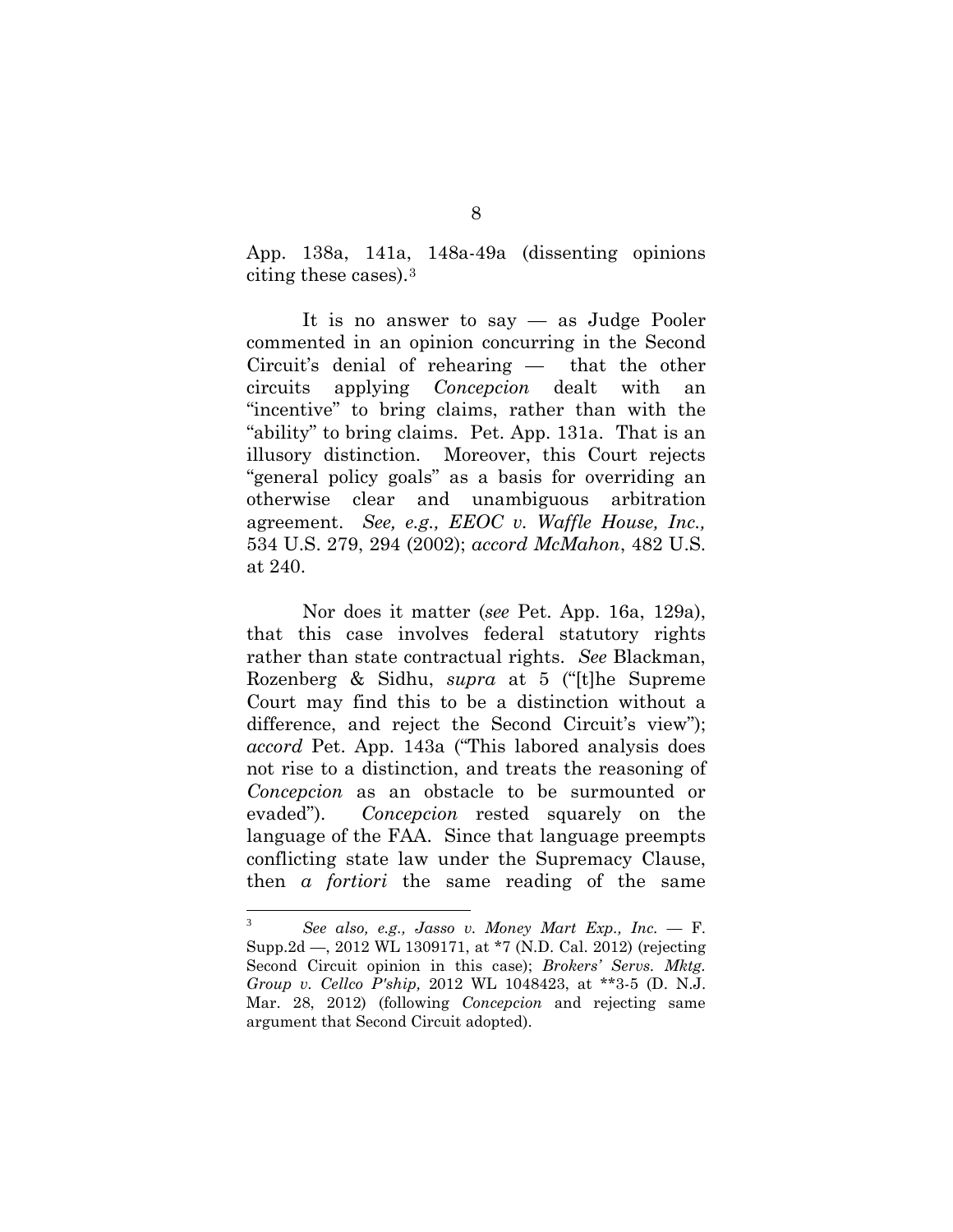<span id="page-16-6"></span><span id="page-16-3"></span><span id="page-16-0"></span>language governs federal law. Indeed, this Court has specifically held that the duty to enforce an arbitration agreement "is not diminished when a party bound by an agreement raises a claim founded on statutory rights." *Shearson/AMEX, Inc. v. McMahon*, 482 U.S. 220, 226 (1987); *accord CompuCredit,* 132 S.Ct. at 669; *14 Penn Plaza LLC v. Pyett,* 556 U.S. 247, 257 (2009) (Age Discrimination in Employment Act does not preclude arbitration of claims brought under that statute); *Circuit City Stores, Inc. v. Adams,* 532 U.S. 105, 122- 24 (2001) (arbitration not inherently inconsistent with enforcement of federal statutory rights). Surely nothing in the FAA or the federal antitrust statutes exempts antitrust claims from arbitration agreements. *See Mitsubishi*, 473 U.S. at 628, 632 (non-dicta direct holding in antitrust case).[4](#page-16-8)

## <span id="page-16-5"></span><span id="page-16-2"></span>**B. The Court of Appeals Improperly Treated Dicta from this Court as Binding**

Despite the governing authority of *Stolt-Nielsen* and *Concepcion* the court of appeals felt

<span id="page-16-8"></span><span id="page-16-7"></span><span id="page-16-4"></span><span id="page-16-1"></span> <sup>4</sup> Further, even if the waiver here somehow were deemed to conflict with "rights" provided by Fed. R. Civ. P. 23, parties are free to waive procedural rules. See, e.g., Caudle v. Am. Arbitration Assn[., 230 F.3d 920, 921 \(7th Cir. 2000\)](http://www.westlaw.com/Find/Default.wl?rs=dfa1.0&vr=2.0&DB=506&FindType=Y&ReferencePositionType=S&SerialNum=2000571526&ReferencePosition=921) ("[a] procedural device aggregating multiple persons' claims in litigation does not entitle anyone to be in litigation; a contract promising to arbitrate the dispute removes the person from those eligible to represent a class of litigants"); Lloyd v. MBNA Am. Bank, [27 Fed. Appx. 82, 84 \(3d Cir. 2002\)](http://www.westlaw.com/Find/Default.wl?rs=dfa1.0&vr=2.0&DB=6538&FindType=Y&ReferencePositionType=S&SerialNum=2002049469&ReferencePosition=84) (right to a class action is "merely procedural" and may be waived); see also Pet. App. 147a ("The ability to spread costs among a class is only a procedural right"), 148a (similar).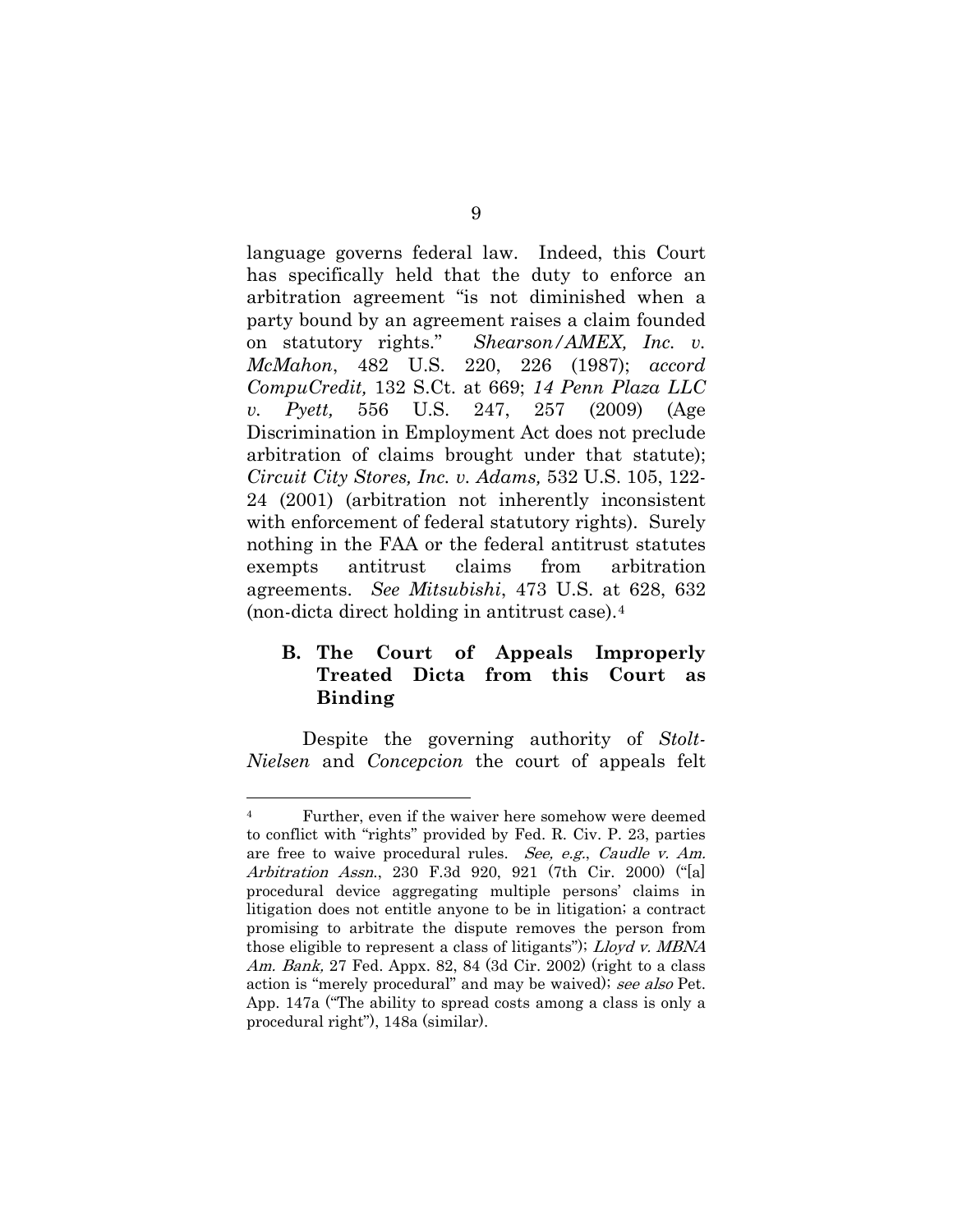<span id="page-17-1"></span>bound by, in the panel's words, "dicta" (Pet. App. 19a, 22a) in *Green Tree Fin. Corp. v. Randolph,* 531 U.S. 79 (2000) and *Mitsubishi.* In *Randolph,* this Court suggested that "[i]t may well be that the existence of large arbitration costs could preclude a litigant . . . from effectively vindicating her federal statutory rights." 531 U.S. 79, 90 (2000). Treating that dicta as "controlling," the panel reaffirmed its prior conclusion that the arbitration agreement here is "unenforceable" because "the cost of plaintiffs' individually arbitrating their dispute with Amex would be prohibitive." Pet App. 24a, 25a (internal quotations omitted).[5](#page-17-9)

<span id="page-17-5"></span>This holding was erroneous for multiple reasons. First, dictum is not binding, especially when more recent opinions counsel a different result. *See, e.g., [Parents Involved in Comm. Schools v.](https://web2.westlaw.com/find/default.wl?returnto=BusinessNameReturnTo&db=BC-COMPANYSRBD&rs=WLW12.04&lvbp=T&vr=2.0&rp=%2ffind%2fdefault.wl&sv=Split&fn=_top&findtype=l&mt=Westlaw&docname=CIK(LE10430799))  [Seattle Sch. Dist. No. 1](https://web2.westlaw.com/find/default.wl?returnto=BusinessNameReturnTo&db=BC-COMPANYSRBD&rs=WLW12.04&lvbp=T&vr=2.0&rp=%2ffind%2fdefault.wl&sv=Split&fn=_top&findtype=l&mt=Westlaw&docname=CIK(LE10430799))*, 551 U.S. 701, 737 (2007)

<span id="page-17-9"></span><span id="page-17-8"></span><span id="page-17-7"></span><span id="page-17-6"></span><span id="page-17-4"></span><span id="page-17-3"></span><span id="page-17-2"></span><span id="page-17-0"></span> <sup>5</sup> Although respondents now purport to dispute (Pet. Opp. 13) that the relevant *Randolph* passage was *dicta,* they are incorrect. In addition to the explicit understanding of the Second Circuit, numerous other courts have correctly recognized that the *Randolph* passage was *dicta*. *See, e.g., [James v. Conceptus, Inc.](https://web2.westlaw.com/find/default.wl?rs=WLW12.04&pbc=BC6E23F9&vr=2.0&docname=CIK(0000896778)&lvbp=T&rp=%2ffind%2fdefault.wl&sv=Split&fn=_top&findtype=l&mt=Westlaw&returnto=BusinessNameReturnTo&db=BC-COMPANYSRBD)*, 851 F. Supp.2d 1020, 1034 (S.D. Tex. 2012); *D'Antuono v. Serv. Road Corp.,* 789 F. Supp.2d 308, 334 (D. Conn. 2011); *Little v. Auto Stiegler, Inc*. 63 P.3d 979, 992 (Cal. 2003). Commentators have done likewise. *See, e.g.,* Drahozal & Wittrock, *Is There a Flight From Arbitration?,* 37 Hofstra L. Rev. 71, 110 n.181 (2008) (*Green Tree'*s "costs" language was "dictum"); Noyes, *If You (Re)Build It, They Will Come: Contracts To Remake The Rules of Litigation in Arbitration's Image*, 30 Harv. J. L & Pub. Pol., 579, 588 n.28 (2007) (same); Jackson, *Green Tree v. Randolph*: *Will the Court's Decision Lessen The Effect of the FAA in Consumer Arbitration?,* 6 T.G. Jones L. Rev. 57, 60 (2002) (same). *See also* Pet. App. 143a-45a (dissenting opinions).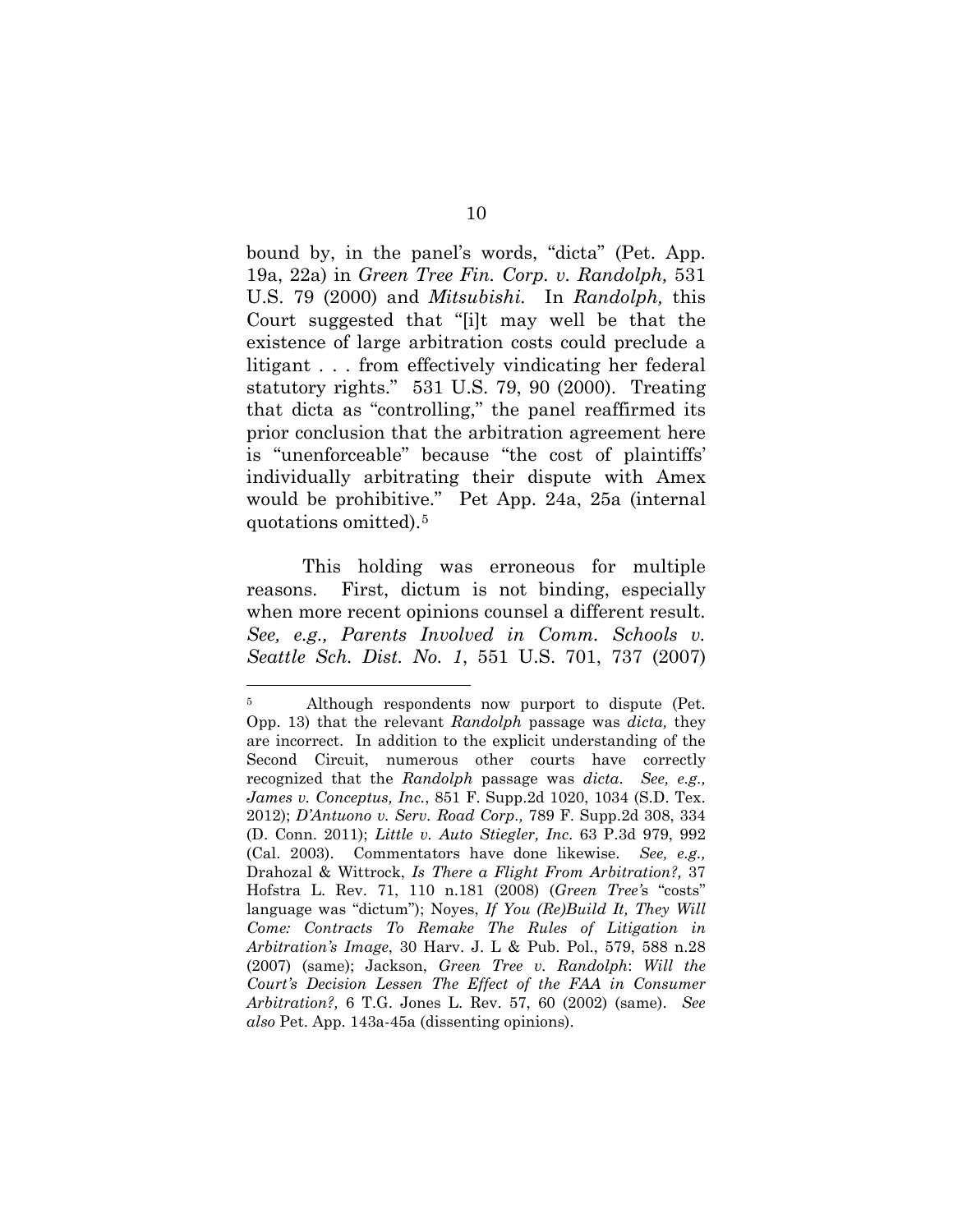<span id="page-18-1"></span><span id="page-18-0"></span>(plurality opinion); *Jama v. ICE*, 543 U.S. 335, 351 n.12 (2005) ("Dictum settles nothing, even in the court that utters it"); *Cohens v. Va.,* [6 Wheat. 264,](https://web2.westlaw.com/find/default.wl?mt=Westlaw&db=780&tc=-1&rp=%2ffind%2fdefault.wl&findtype=Y&ordoc=2012563426&serialnum=1821192734&vr=2.0&fn=_top&sv=Split&tf=-1&referencepositiontype=S&pbc=6E5DDA05&referenceposition=399&rs=WLW12.04)  [399-400 \(1821\)](https://web2.westlaw.com/find/default.wl?mt=Westlaw&db=780&tc=-1&rp=%2ffind%2fdefault.wl&findtype=Y&ordoc=2012563426&serialnum=1821192734&vr=2.0&fn=_top&sv=Split&tf=-1&referencepositiontype=S&pbc=6E5DDA05&referenceposition=399&rs=WLW12.04) (Marshall, C.J.). Indeed, *Randolph*  expressly declined to address whether the arbitration agreement was unenforceable because of a class action waiver. *See* 531 U.S. at 92 n.7.

<span id="page-18-2"></span>Even if the relevant language of *Randolph*  were not dicta, the Second Circuit read too much into the decision. *Randolph* dealt only with costs unique to arbitration that could effectively foreclose access to the arbitral forum. *See, e.g., Kaltwasser v. AT&T Mobility LLC*, 812 F. Supp.2d 1042, 1049 (N.D. Cal. 2011) ("[i]f *Green Tree* [*v. Randolph*] has any continuing applicability, it must be confined to circumstances in which a plaintiff argues that costs specific to the arbitration process, such as filing fees and arbitrator's fees, prevent her from vindicating her claims. *Concepcion* forecloses plaintiffs from objecting to class-action waivers in arbitration agreements on the basis that the potential cost of proving a claim exceed potential individual damages"). In this case, the only supposedly excessive costs are for *experts,* not for the *arbitrators.*  Indeed, the Second Circuit panel opinion made it crystal clear that its concern is not with the cost of arbitration at all. It is solely the cost of pursuing an individual claim in any forum that animates the panels' holding. Pet App. 27a ("We again find 'Amex has brought no serious challenge to the plaintiffs' demonstrations that their claims cannot be pursued as individual actions, whether in federal court or in arbitration'"). No decision from this Court extends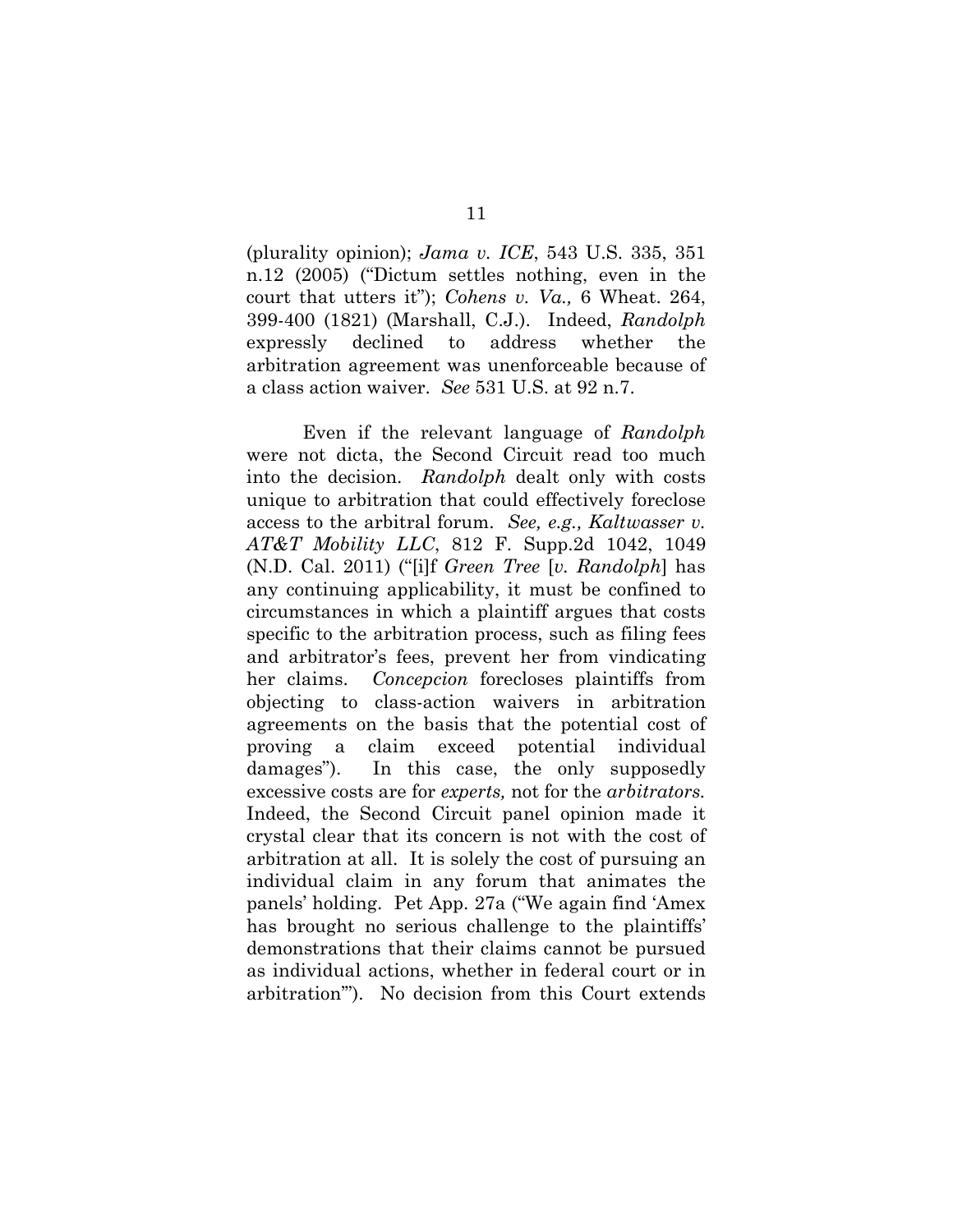<span id="page-19-1"></span>the dicta in *Randolph* to situations where such costs would be the same in both arbitration *and* litigation.

<span id="page-19-8"></span><span id="page-19-5"></span><span id="page-19-4"></span>The court of appeals' reliance on dicta from a footnote in *Mitsubishi,* 473 U.S. at 637 n.19, finds even less support. *See* Pet. App. 19a, 50a, 94a, 128a.[6](#page-19-9) *[Vimar](https://web2.westlaw.com/find/default.wl?mt=Westlaw&db=708&tc=-1&rp=%2ffind%2fdefault.wl&findtype=Y&ordoc=2025963044&serialnum=1995130197&vr=2.0&fn=_top&sv=Split&tf=-1&referencepositiontype=S&pbc=E9DE0553&referenceposition=2329&rs=WLW12.04)*  the arbitral award-enforcement stage. *See [Seguros y Reaseguros, S.A. v. M/V Sky Reefer,](https://web2.westlaw.com/find/default.wl?mt=Westlaw&db=708&tc=-1&rp=%2ffind%2fdefault.wl&findtype=Y&ordoc=2025963044&serialnum=1995130197&vr=2.0&fn=_top&sv=Split&tf=-1&referencepositiontype=S&pbc=E9DE0553&referenceposition=2329&rs=WLW12.04)* 515 [U.S. 528, 540-41 \(1995\)](https://web2.westlaw.com/find/default.wl?mt=Westlaw&db=708&tc=-1&rp=%2ffind%2fdefault.wl&findtype=Y&ordoc=2025963044&serialnum=1995130197&vr=2.0&fn=_top&sv=Split&tf=-1&referencepositiontype=S&pbc=E9DE0553&referenceposition=2329&rs=WLW12.04) ; *see also Lindo,* 652 F.3d at This Court has never invalidated an arbitration agreement under the "prospective waiver" dicta from *Mitsubishi.* Of course, Mitsubishi arose in the context of potential concern that United States substantive law would not be applied in an international arbitration. No such concern exists here. Further, this Court has clarified that the *Mitsubishi* footnote is relevant — if at all — only at 1267 (same point). Yet the Second Circuit treated *Mitsubishi* as controlling at the pre-award stage. This misapplication of *Mitsubishi* should be corrected.

<span id="page-19-9"></span><span id="page-19-7"></span><span id="page-19-6"></span><span id="page-19-3"></span><span id="page-19-2"></span><span id="page-19-0"></span> <sup>6</sup> There is no dispute that this language from *Mitsubishi*  was dicta. *See, e.g., Lindo v. NCL (Bahamas), Ltd.* 652 F.3d 1257, 1266-67 (11th Cir. 2011); *Richards v. Lloyd's of London*, 135 F.3d 1289, 1295-96 (9th Cir. 1998) (en banc); *D'Antuono v. Service Road Corp.,* 789 F. Supp.2d 308, 332-33 (D. Conn. 2011); *Grynberg v. BP P.L.C.,* 596 F. Supp.2d 74, 78-79 (D. D.C. 2009).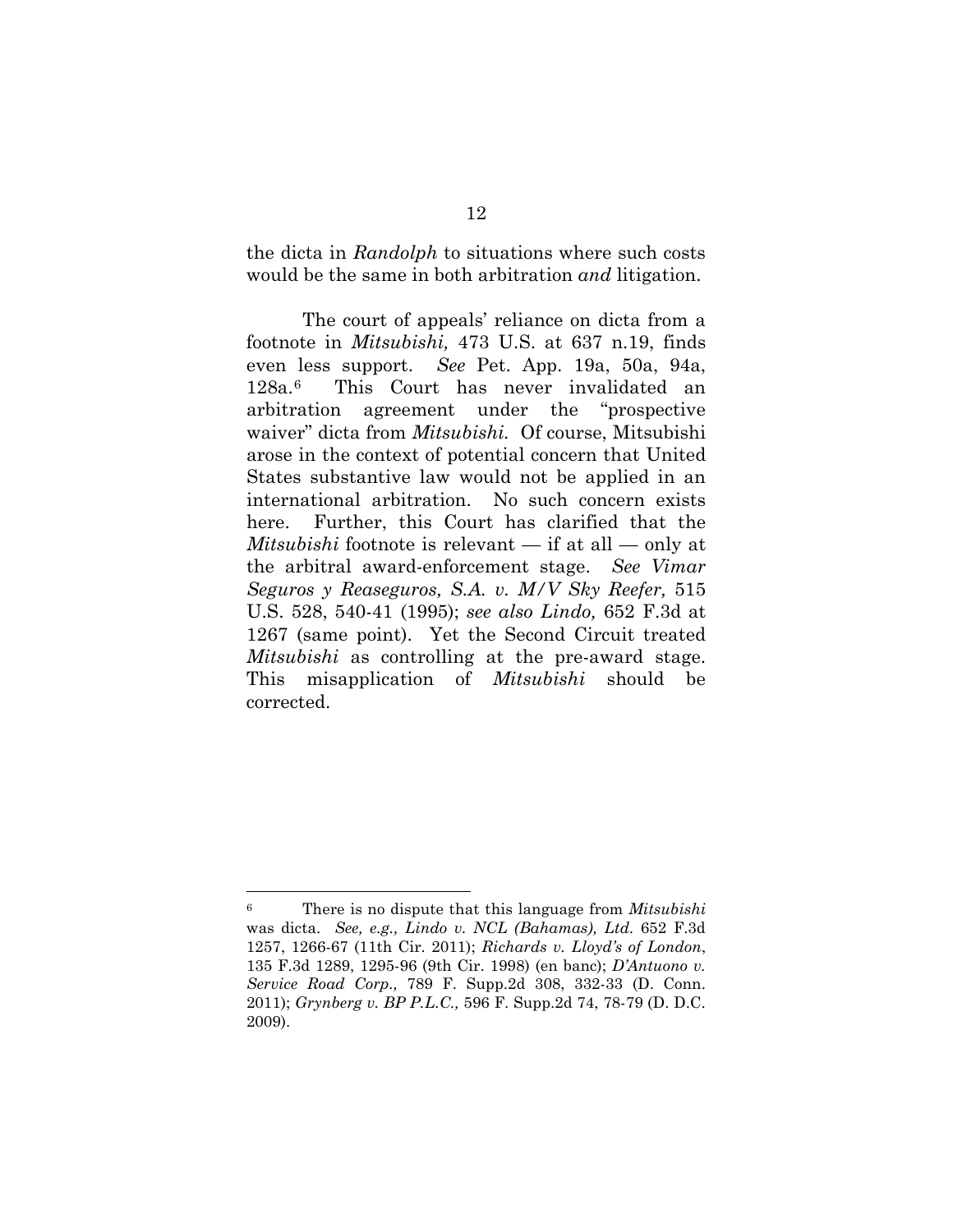### **II. FLAWS IN THE SECOND CIRCUIT'S POLICY JUSTIFICATIONS PROVIDE ADDITIONAL REASONS FOR REVERSAL**

<span id="page-20-2"></span>Even if this Court's precedents allowed policy factors to override the express language of arbitration agreements, sound reasons would still dictate reversal. This Court has repeatedly recognized the benefits of arbitration: lower costs, greater efficiency and speed, and the ability to choose expert adjudicators to resolve specialized disputes. *See, e.g. Concepcion,* 131 S.Ct. at 1749; *[Stolt-Nielsen,](https://web2.westlaw.com/find/default.wl?returnto=BusinessNameReturnTo&db=BC-COMPANYSRBD&rs=WLW12.04&lvbp=T&vr=2.0&rp=%2ffind%2fdefault.wl&sv=Split&fn=_top&findtype=l&mt=Westlaw&docname=CIK(LE10228608))* 130 S.Ct. at 1775; *accord* Rice, *Enforceable or Not?: Class Action Waivers in Mandatory Arbitration Clauses and the Need for A Judicial Standard,* 45 Hou. L. Rev. 215, 246 (2008) ("Proponents of arbitration, and particularly of the mandatory arbitration clause, hail it as a boon to efficiency for our already-burdened judiciary as well as an economic advantage for both parties of a dispute"). As this Court cautioned: "[c]ontracts to arbitrate are not to be avoided by allowing one party to ignore the contract and resort to the courts. Such a course could lead to prolonged litigation, one of the very risks the parties, by contracting for arbitration, sought to eliminate." *Southland,* 465 U.S. at 7.

<span id="page-20-1"></span><span id="page-20-0"></span>Class action waivers "have been upheld by the vast majority of federal courts and most ... state courts, notwithstanding objections by consumers that class action waivers are unconscionable and inconsistent with statutory rights." Kaplinsky & Levin, 61 Bus. Law. at 923-24 (footnote omitted). In contrast to such decisions — and to this Court's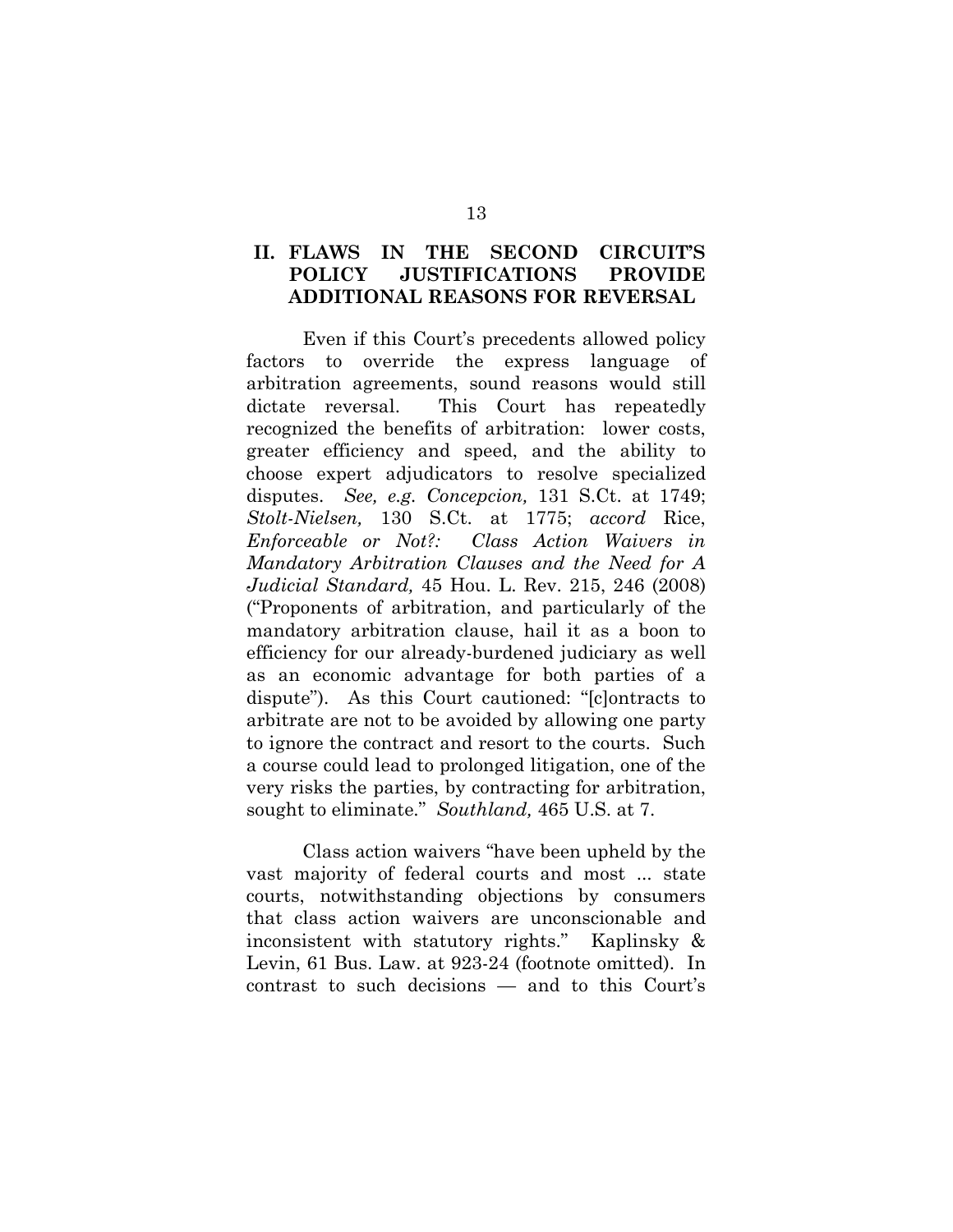<span id="page-21-4"></span>ruling in *Southland* — the Second Circuit's approach is

unworkable as a practical matter of judicial administration. Under his approach, every court evaluating a motion to compel arbitration would have to make a fact-specific comparison of the potential value of a plaintiff's award with the potential cost of proving the plaintiffs case. Defendants predictably will challenge the qualifications and methodology of experts who are called upon to estimate a plaintiff's costs of proof. It is highly doubtful that in striking down the *[Discover Bank](https://web2.westlaw.com/find/default.wl?rs=WLW12.04&pbc=816DE05E&vr=2.0&findtype=Y&rp=%2ffind%2fdefault.wl&sv=Split&fn=_top&tf=-1&ordoc=2026188215&mt=Westlaw&serialnum=2006859502&tc=-1)* rule [in *Concepcion*], the Supreme Court intended to open the door to such proceedings as a means for plaintiffs to avoid arbitration agreements.

<span id="page-21-2"></span><span id="page-21-1"></span>*Kaltwasser,* 812 F. Supp.2d at 1049; *accord Hendricks*, 823 F. Supp.2d at 1021-22 (agreeing with above).

<span id="page-21-3"></span><span id="page-21-0"></span>These same concerns were highlighted by the judges who dissented from the denial of rehearing in this case. *See* Pet. App. 139a-40a. In short, the Second Circuit's approach cannot be reconciled with "Congress's clear intent, in the Arbitration Act, to move the parties to an arbitrable dispute out of court and into arbitration as quickly and easily as possible." *Moses H. Cone Mem. Hosp. v. Mercury Const. Corp.,* 460 U.S. 1, 22 (1983). *Accord, Allied-Bruce Terminix Cos. v. Dobson*, 513 U.S. 265, 275 (1995).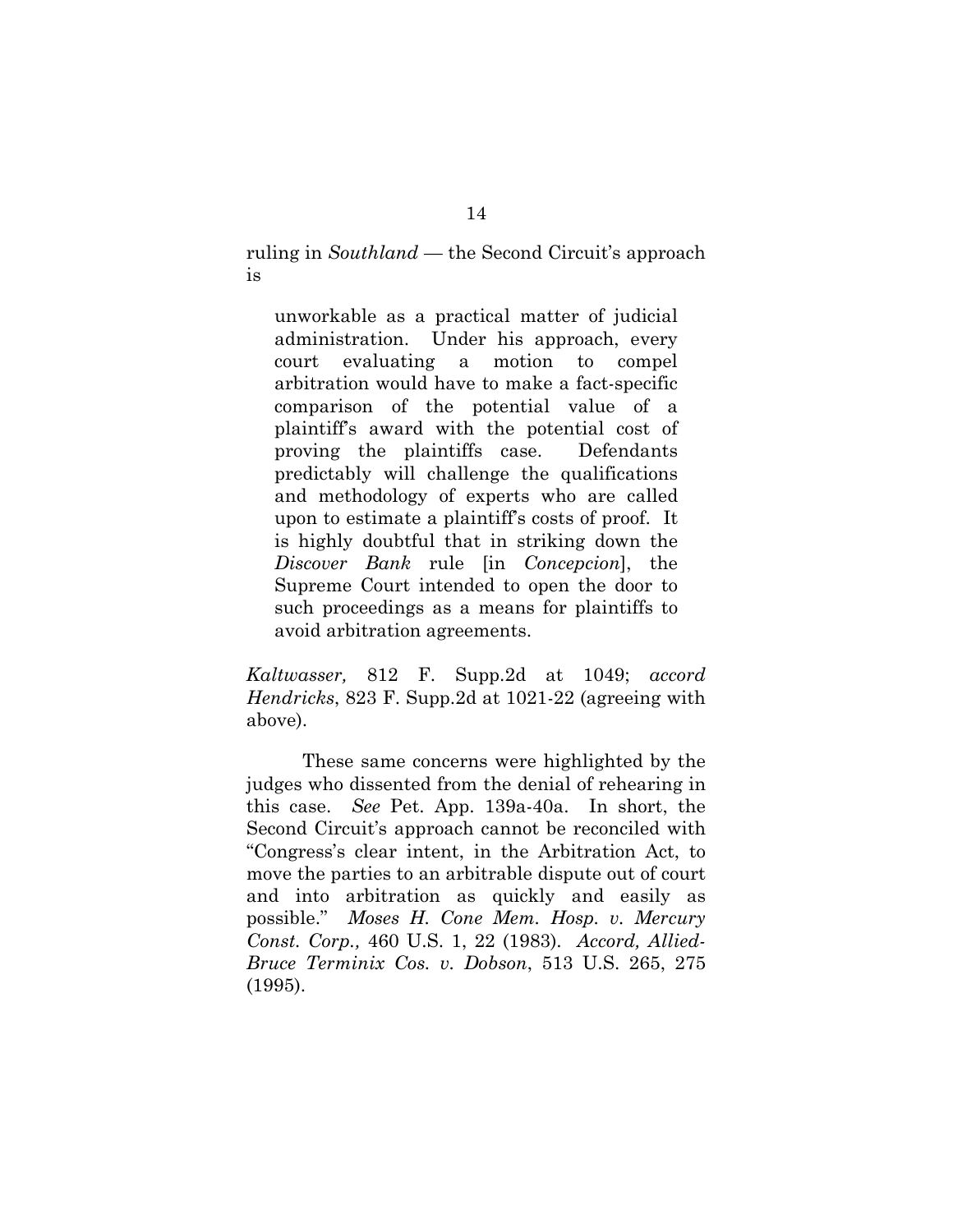Nor is the court of appeals' decision bound to the facts of this case. As the dissenting judges pointed out, there is no reason to believe that the court of appeals' "excessive costs" reasoning would be limited to antitrust cases. Costly experts are engaged in a variety of potential claims. Indeed, Chief Judge Jacobs' dissent noted that the court of appeals' ruling "can be used to challenge virtually every consumer arbitration agreement that contains a class-action waiver — and other arbitration agreements with such a clause." Pet. App. 137a.

<span id="page-22-0"></span>Commentators have already warned that, if allowed to stand, the decision below "could have the effect of preventing arbitration of any kind in cases where a federal statutory claim is asserted on behalf of a purported class, thereby forcing a corporate defendant into the very sort of judicial class action that it can be presumed to have wished to avoid through an arbitration agreement." Blackman, Rozenberg & Sidhu, *supra* at 5*. Cf.* Rice, *Enforceable or Not?,* 45 Hou. L. Rev. at 224 (characterizing "the use of the class-action arbitration bans as a legitimate contract tool used to defend[] companies from the ever-increasing onslaught of frivolous multimillion-dollar class action lawsuits"). "This would be a paradoxical result indeed, and one difficult to square with the Supreme Court's decided preference for upholding arbitration agreements." Blackman, Rozenberg & Sidhu, *supra* at 5*.*

Experience teaches — as Congress and the courts have perceived — that class actions can give rise to unacceptable abuses and risks wholly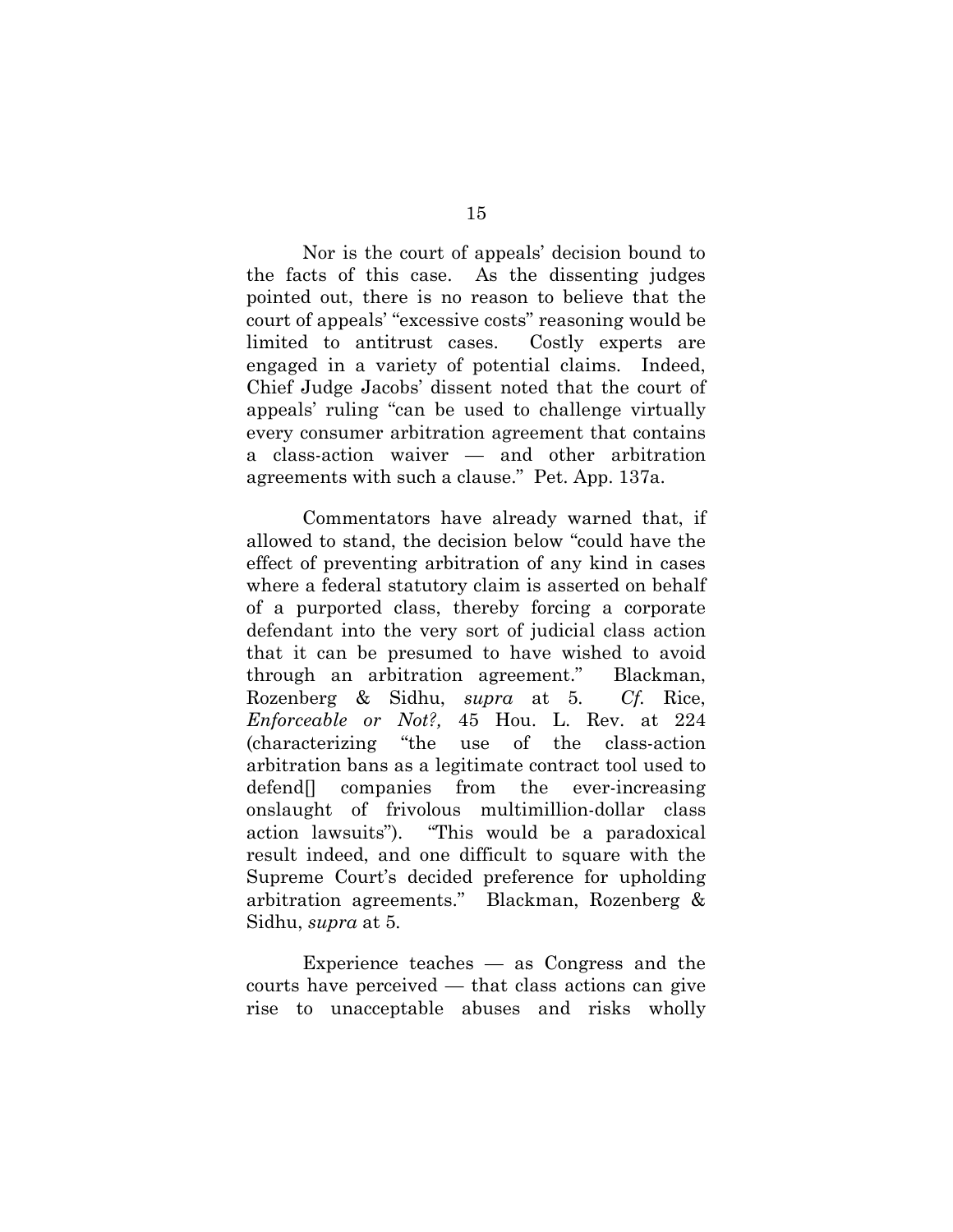<span id="page-23-1"></span>unrelated to whether a claim has the slightest merit. "Such leverage can essentially force corporate defendants to pay ransom . . ." S. Rep. No. 109-15, at 17 20-21 (2005), as reprinted in 2005 U.S.C.C.A.N. 3, 21. But the court of appeals' decision gives plaintiffs even more front-loaded power in settlement negotiations. Rather than follow the Second Circuit's course, this Court would do well to heed the voices of judges who live with the reality of class action litigation at the trial level:

When the potential liability created by a lawsuit is very great, even though the probability that the plaintiff will succeed in establishing liability is slight, the defendant will be under pressure to settle rather than to bet the company, even if the betting odds are good. [The defendant] has good reason not to want to be hit with a multi-hundred-milliondollar claim that will embroil it in protracted and costly litigation—the class has more than a thousand members, and determining the value of their claims, were liability established, might thus require more than a thousand separate hearings.

<span id="page-23-2"></span><span id="page-23-0"></span>*[Sheet Metal Workers Local 441 Health & Welfare](https://web2.westlaw.com/find/default.wl?rs=WLW12.10&pbc=BC6E23F9&vr=2.0&docname=CIK(0001131399)&lvbp=T&rp=%2ffind%2fdefault.wl&sv=Split&fn=_top&findtype=l&mt=Westlaw&returnto=BusinessNameReturnTo&db=BC-COMPANYSRBD)  [Plan v. GlaxoSmithKline, PLC,](https://web2.westlaw.com/find/default.wl?rs=WLW12.10&pbc=BC6E23F9&vr=2.0&docname=CIK(0001131399)&lvbp=T&rp=%2ffind%2fdefault.wl&sv=Split&fn=_top&findtype=l&mt=Westlaw&returnto=BusinessNameReturnTo&db=BC-COMPANYSRBD)* 2010 WL 3855552, at \*28 (E.D. Pa. Sept. 30, 2010) (citation omitted); *accord* Barnett, *The Plaintiffs' Bar Cannot Enforce the Laws: Individual Reliance Issues Prevent Consumer Protection Classes in the Eighth Circuit*, 75 Mo. L. Rev. 207, 208 (2010) (similar point).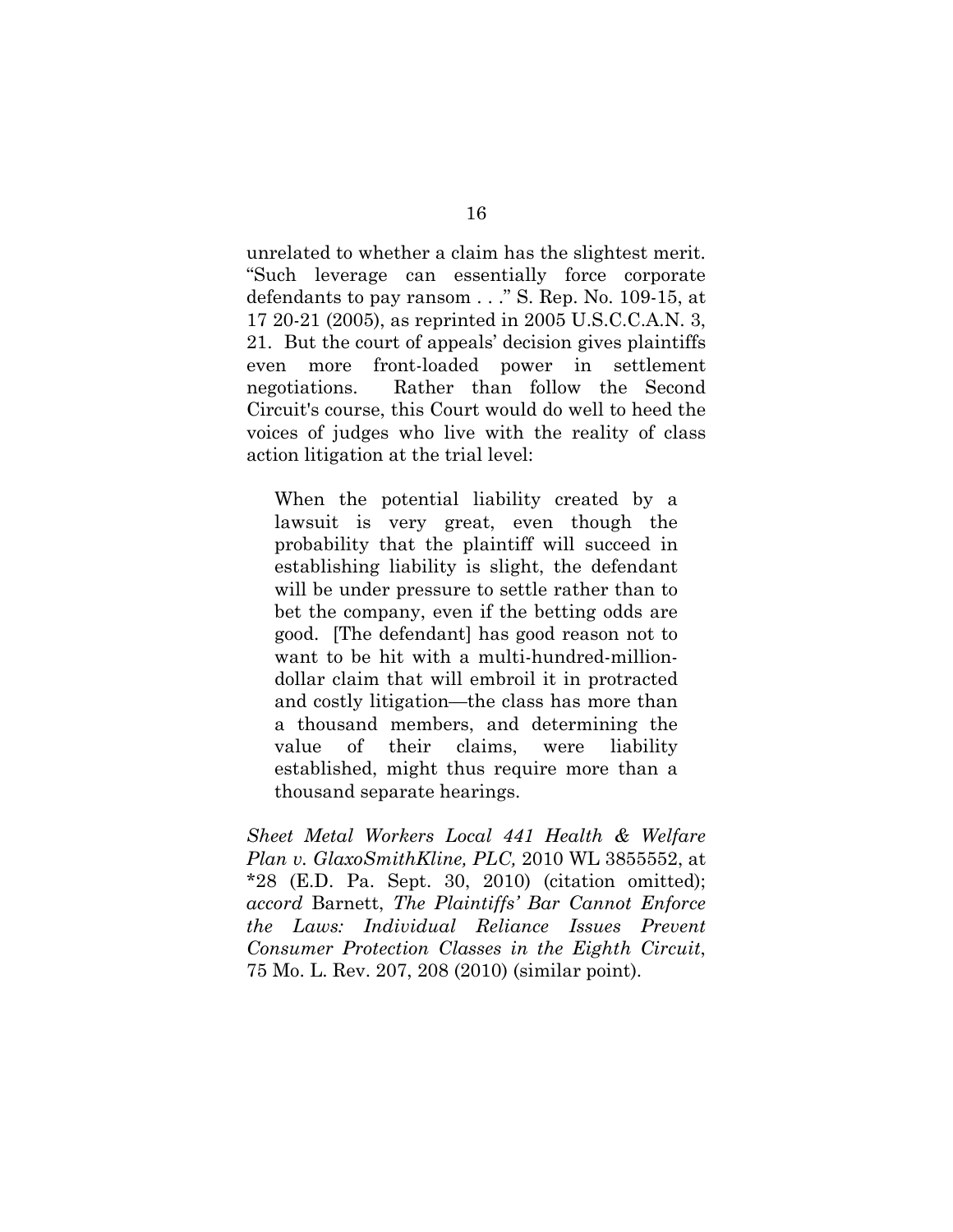<span id="page-24-0"></span>The overwhelming majority of class actions result not in adjudication to final judgment on the merits, but in settlements. *See Concepcion,* 131 S.Ct. at 1752 (recognizing "risk of 'in terrorem' settlements that class actions entail"; citation omitted).[7](#page-24-5) As this Court noted, "[f]aced with even a small chance of a devastating loss, defendants will be pressured into settling questionable claims." *Concepcion,* 131 S.Ct. at 1752; *accord Thorogood v. Sears, Roebuck and Co*., 547 F.3d 742, 745 (7th Cir. 2008) (noting pressure for defendants to settle class actions, even if adverse judgment seems "improbable"). If companies can protect themselves against the high costs of litigation and the potential of paying damages on "frivolous" class claims then the public undoubtedly benefits. *See* Rice, *Enforceable or Not?,* 45 Hou. L. Rev. at 247 ("Because companies are able to keep their costs down by mitigating risk, they will pass cost savings on to the consumer in the form of lowered prices").

<span id="page-24-3"></span>If the decision below is affirmed, clients cannot be counseled reliably on how to draft

<span id="page-24-5"></span><span id="page-24-4"></span><span id="page-24-2"></span><span id="page-24-1"></span> <sup>7</sup> Empirical studies and numerous commentators confirm that "the vast majority of certified class actions settle, most soon after certification." Bone & Evans, *Class Certification and the Substantive Merits*, 51 Duke L.J. 1251, 1291 (2002) ("[E]mpirical studies . . . confirm what most class action lawyers know to be true"); Nagareda, *Class Certification in the Age of Aggregate Proof*, 84 N.Y.U. L. Rev. 97, 99 (2009) ("With vanishingly rare exception, class certification [leads to] settlement, not full-fledged testing of the plaintiffs' case by trial"); Willging & Wheatman, *Attorney Choice of Forum in Class Action Litigation: What Difference Does It Make?*, 81 Notre Dame L. Rev. 591, 647 (2006) ("[A]lmost all certified class actions settle").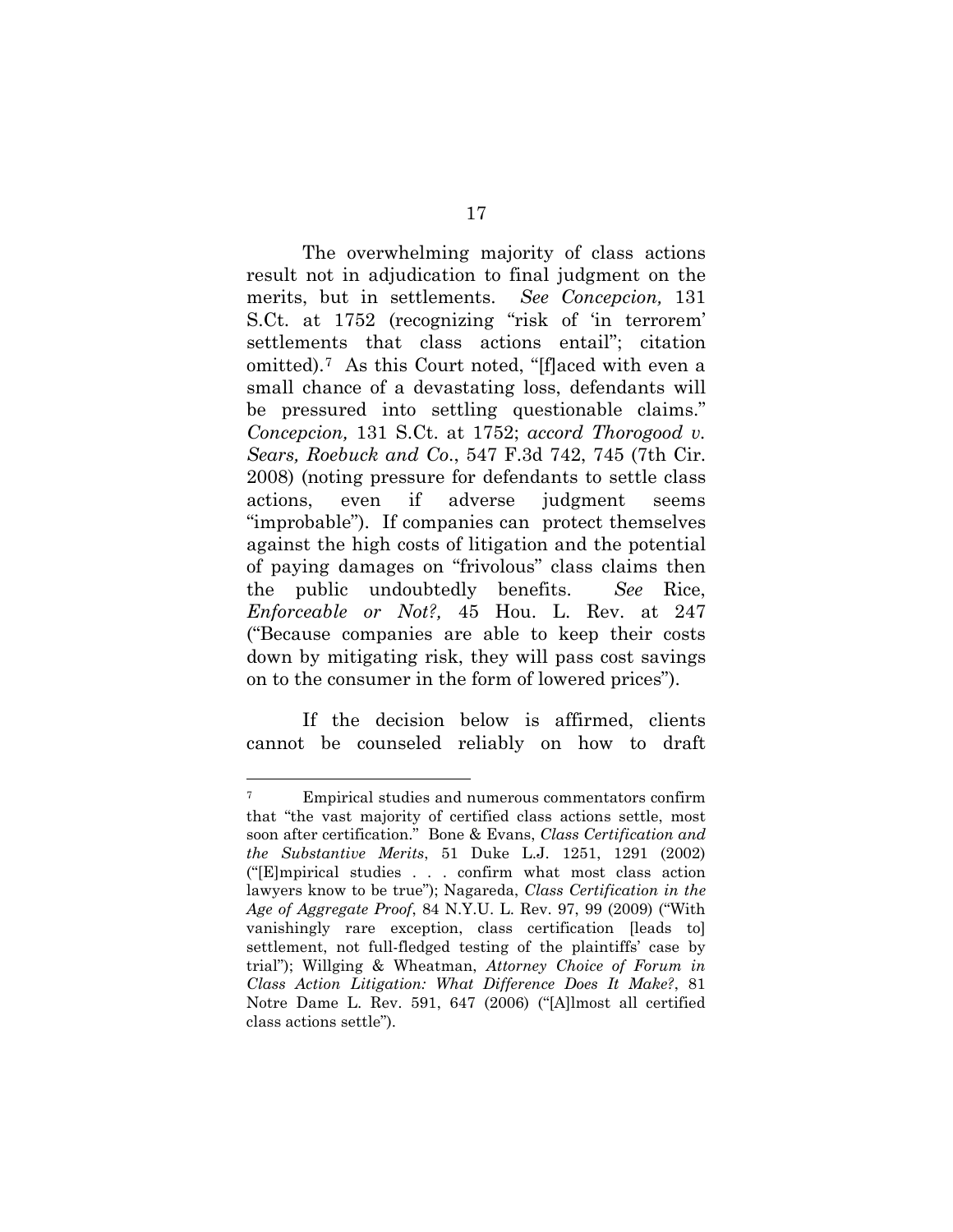<span id="page-25-0"></span>arbitration agreements that will be fair and "universally enforceable." *Allied-Bruce,* 513 U.S. at 279. By its stated terms, the Second Circuit decision is incompatible with the concept of universal enforceability: "we hold that each waiver must be considered on its own merits, based on its own record ...." Pet. App. 29a. If this Court were to affirm, clients and the lawyers from whom they seek advice regarding class action waivers in arbitration agreements would be left totally adrift. Trial and appellate courts nationwide would also be totally adrift.

<span id="page-25-2"></span><span id="page-25-1"></span>The consequences of such entrenched uncertainty are readily discernible: more litigation and burgeoning expense as, with increasing frequency, the parties' expressly stated preference for quicker, less costly individual arbitration is thwarted. Subject to the vagaries of different jurisdictions reading identical contractual language in different ways, or coming to different conclusions on similar records of "expense," it is predictable that some parties may come to disfavor arbitration clauses altogether. In *Southland,* this Court was "unwilling to attribute to Congress the intent, in drawing on the comprehensive powers of the Commerce Clause, to create a right to enforce an arbitration contract and yet make the right dependent for its enforcement on the particular forum in which it is asserted." 465 U.S. at 15. That, however, is precisely the upshot of the court of appeals' decision here. The resulting uncertainty is especially vexing for businesses with operations, vendors or customers dispersed regionally and nationally. *Moses H. Cone,* 460 U.S. at 25 n.32 (the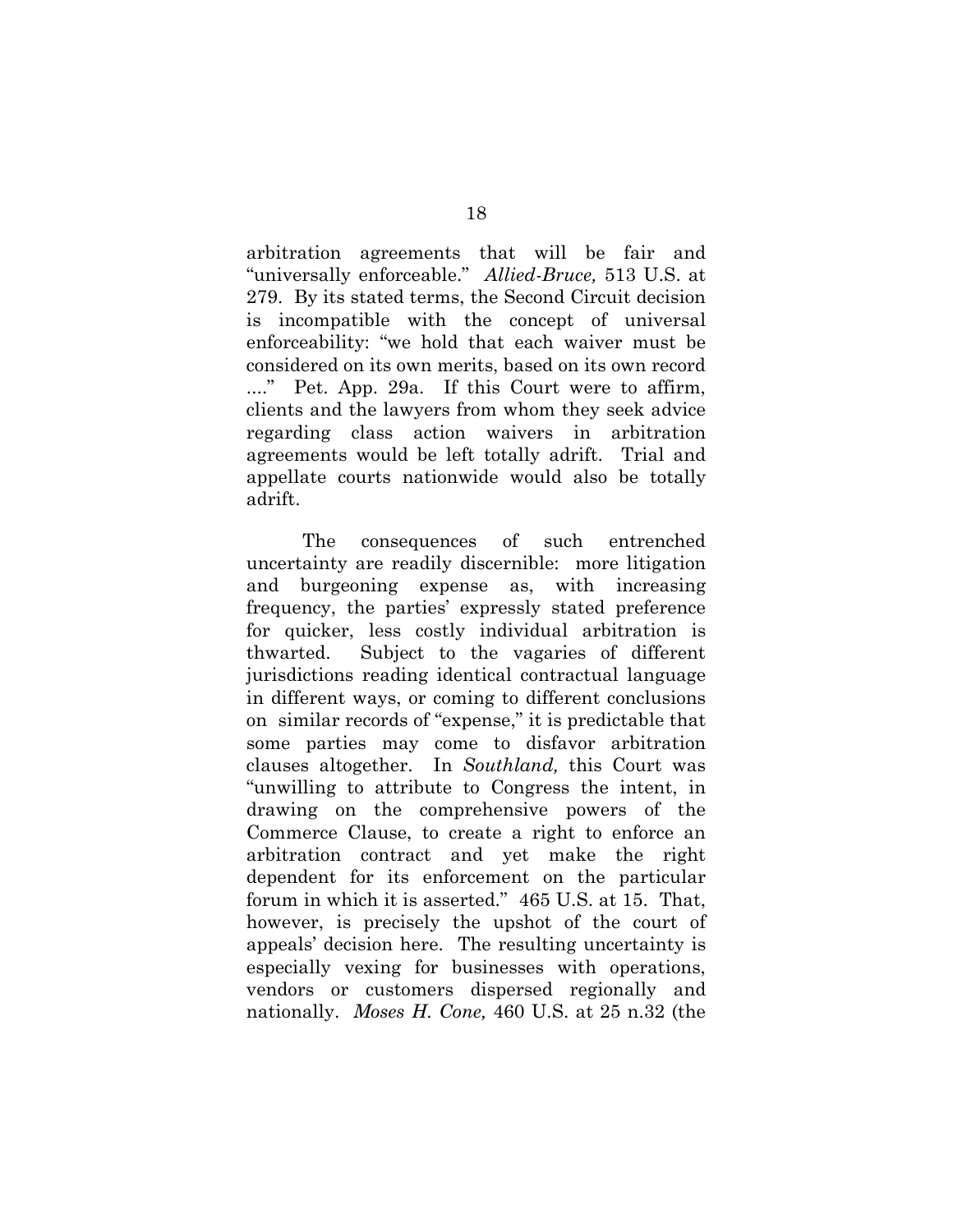FAA "creates a body of federal substantive law establishing and regulating the duty to honor an agreement to arbitrate"). When, as in this case, parties have done everything possible to clearly and unambiguously memorialize their agreement that disputes be resolved without class adjudication, judicially-created uncertainty cannot be justified.

Typically, when individual claims are minimal the stated justification for class-wide adjudication is that otherwise there would be no remedy to deter defendants from engaging in the conduct that is challenged. The Second Circuit adverted to that rationale. Pet. App. 11a-12a (enforcing the class action waiver "'would grant Amex de facto immunity from antitrust liability by removing the plaintiffs' only reasonably feasible means of recover'")(quoting earlier panel opinion); *see, e.g., id.* at 25a-30a. Whatever validity that contention may have in a situation where the claims have merit, the reality of the vast majority of class action cases is that the merits are never tested. And, when the claim is that a defendant violated a federal statute — here, the antitrust laws — public enforcement authorities have full power to seek remedies that provide any appropriate deterrent effect.

In this case, plaintiffs are all businesses that entered into contracts expressly precluding classwide adjudication. The individual claims are in the thousands of dollars and the potential individual recoveries range up to almost \$40,000. Pet. App 26a. If a class action waiver is unenforceable here, when would one be enforceable?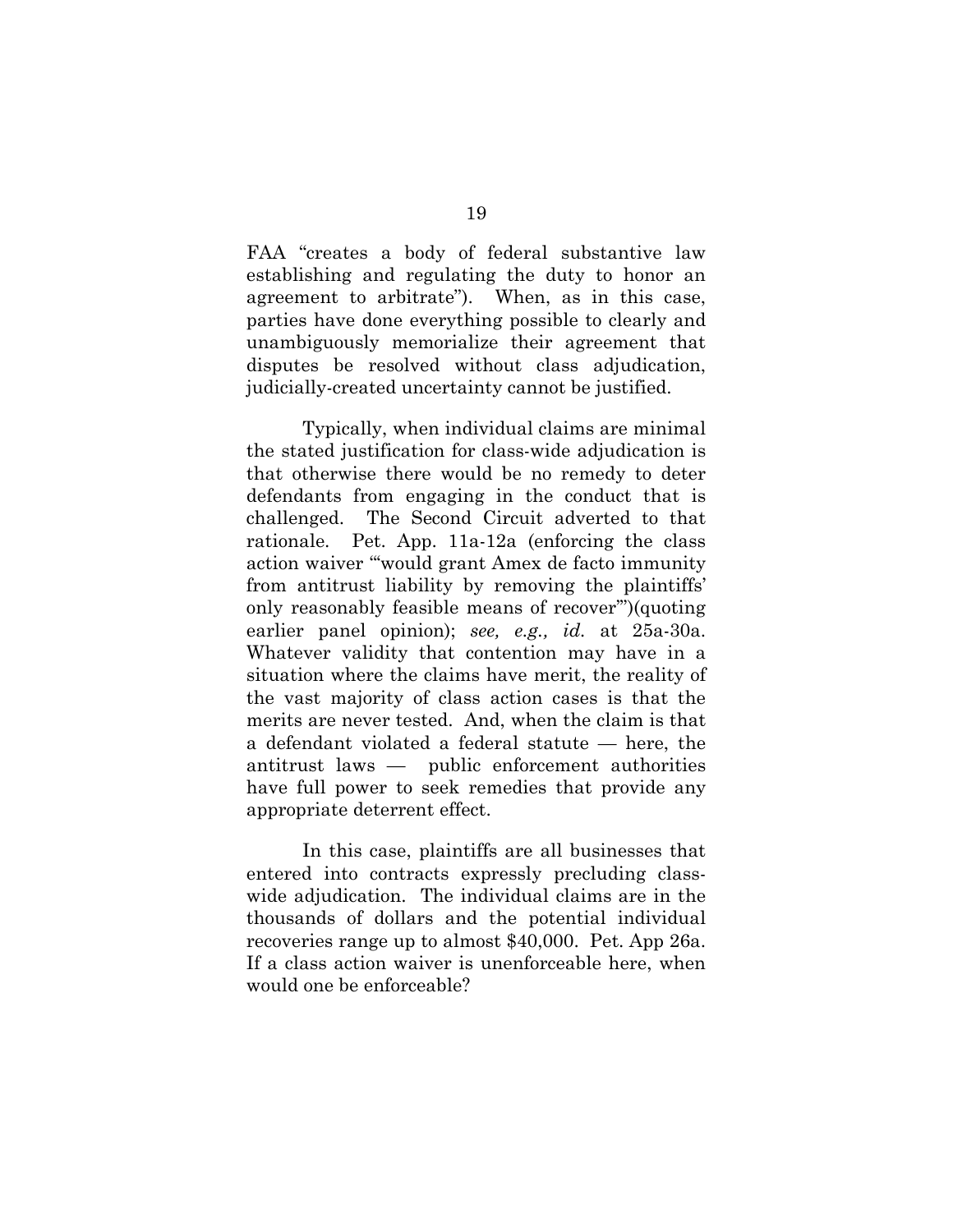There are powerful reasons to prefer public enforcement officials as the parties responsible for making the critical cost-benefit analysis. Government enforcement efforts, in antitrust and other regulated areas, are routinely magnets for tagalong private class actions that follow in the government's footsteps at a fraction of the cost of original litigation. In contrast, a decision by private attorneys to incur massive costs they hope eventually to impose on the defendant for claims that will almost certainly never be tested on the merits provides little assurance that the public interest is being served. There is, accordingly, scant justification to subject defendants to the risks of paying these costs, along with their own litigation costs (including defense experts), while facing the risk of massive potential liability for claims whose merits will likely never be resolved.[8](#page-27-3)

<span id="page-27-3"></span><span id="page-27-2"></span><span id="page-27-1"></span><span id="page-27-0"></span> <sup>8</sup> *See, e.g., Kamm v. Cal. City Devel. Co.*, [509 F.2d 205,](https://web2.westlaw.com/find/default.wl?mt=Westlaw&db=350&tc=-1&rp=%2ffind%2fdefault.wl&findtype=Y&ordoc=0304514101&serialnum=1975109315&vr=2.0&fn=_top&sv=Split&tf=-1&pbc=CAA7BFE8&rs=WLW12.07)  [212-13 \(9th Cir. 1975\)](https://web2.westlaw.com/find/default.wl?mt=Westlaw&db=350&tc=-1&rp=%2ffind%2fdefault.wl&findtype=Y&ordoc=0304514101&serialnum=1975109315&vr=2.0&fn=_top&sv=Split&tf=-1&pbc=CAA7BFE8&rs=WLW12.07) (government better suited to remedy harm than private class action); *Chin v. Chrysler Corp.,* [182](https://web2.westlaw.com/find/default.wl?mt=Westlaw&db=344&tc=-1&rp=%2ffind%2fdefault.wl&findtype=Y&ordoc=0351647516&serialnum=1998189551&vr=2.0&fn=_top&sv=Split&tf=-1&pbc=26FB7E9A&rs=WLW12.07)  [F.R.D. 448, 464 \(D.N.J. 1998\)](https://web2.westlaw.com/find/default.wl?mt=Westlaw&db=344&tc=-1&rp=%2ffind%2fdefault.wl&findtype=Y&ordoc=0351647516&serialnum=1998189551&vr=2.0&fn=_top&sv=Split&tf=-1&pbc=26FB7E9A&rs=WLW12.07) ("[T]here is insufficient justification to burden the judicial system with Plaintiffs' claims while there exists an administrative remedy that has been established to assess the technical merits of such claims"); *[Brown v. Blue Cross & Blue Shield of Mich., Inc.,](https://web2.westlaw.com/find/default.wl?mt=Westlaw&db=344&tc=-1&rp=%2ffind%2fdefault.wl&findtype=Y&ordoc=0304514101&serialnum=1996115561&vr=2.0&fn=_top&sv=Split&tf=-1&referencepositiontype=S&pbc=CAA7BFE8&referenceposition=45&rs=WLW12.07)* 167 F.R.D. [40, 45-47 \(E.D. Mich. 1996\)](https://web2.westlaw.com/find/default.wl?mt=Westlaw&db=344&tc=-1&rp=%2ffind%2fdefault.wl&findtype=Y&ordoc=0304514101&serialnum=1996115561&vr=2.0&fn=_top&sv=Split&tf=-1&referencepositiontype=S&pbc=CAA7BFE8&referenceposition=45&rs=WLW12.07) (holding that defendants' settlement agreement with state attorney general and insurance commissioner adequately served the interests of the proposed class and, therefore that a class action was unnecessary). Government enforcement minimizes the possibility of conflicts among potential victims, and returns more dollars to injured parties without payment of counsel fees. Moreover, the government is better positioned than the private bar to prioritize investigations and prosecutions without the need to comply with costly class action administrative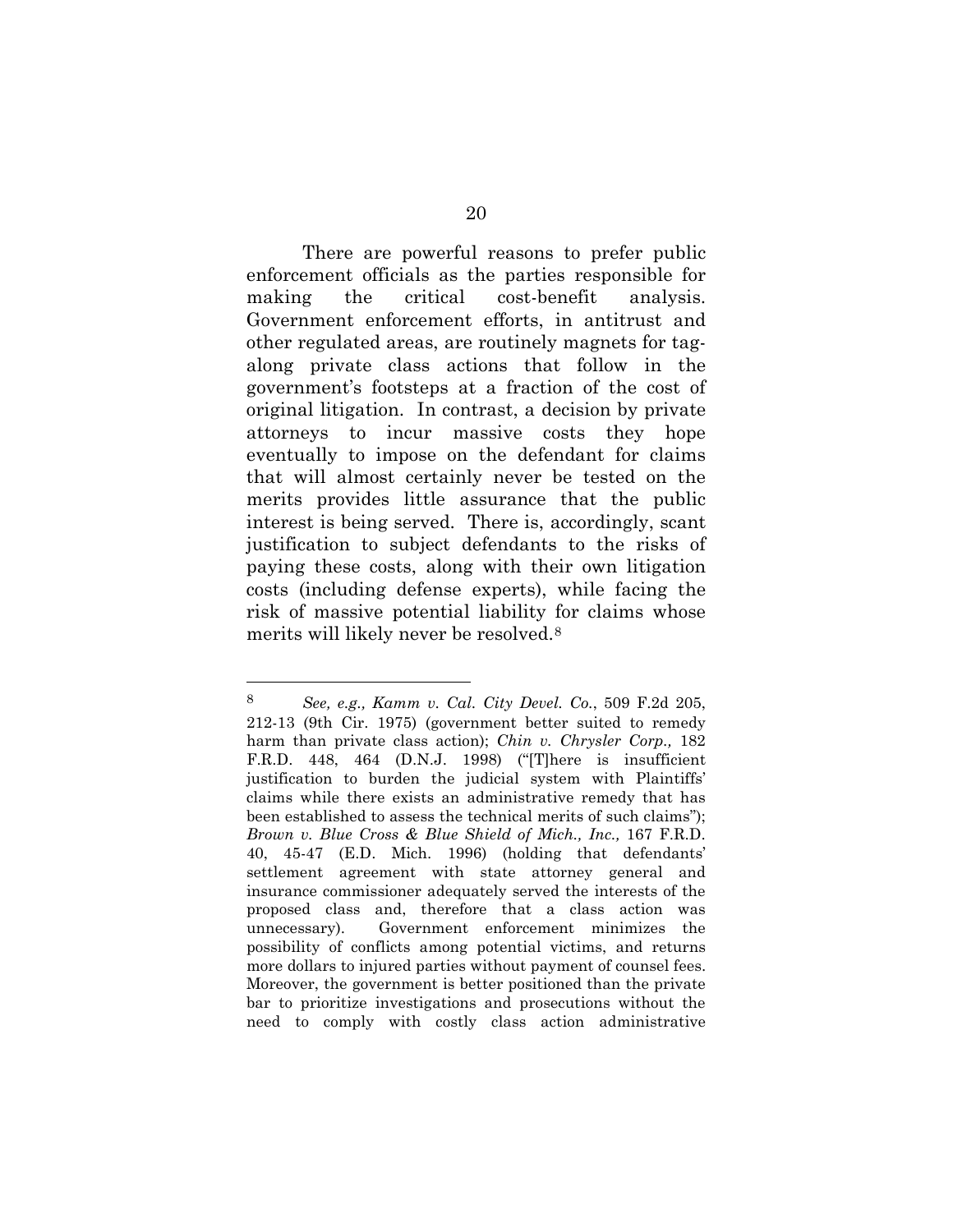A final practical shortcoming of the Second Circuit's approach is that it misperceives or overlooks significant aspects of real-world litigation. For example, the panel observed (Pet. App. 27a) that even the treble damages and fee-shifting provisions of the Clayton Act were "inadequate to alleviate our concerns" because "plaintiffs must include the risk of losing, and thereby not recovering any fees, in their evaluation of their suit's potential costs" (internal quotes omitted). But, why should the risk of losing a non-meritorious case be a factor that enables a plaintiff to avoid its contractual agreement to bilateral arbitration? And, if the prospect that a claim will fail can be a factor on the plaintiff's side of the equation, why eliminate or discount that very same prospect on the defense side of the equation? In short, why compel all parties to incur massive class action litigation expenses on the assumption that plaintiffs will have a successful claim for which they may shift their expert witness costs to the defendant without even weighing the distinct possibility that plaintiff's claims may have no merit whatsoever?

<span id="page-28-0"></span> Viewed in proper context, the Second Circuit's approach creates a cost-shifting mechanism that conflicts with statutory limits on recovery of expert witness fess. The opinions below advert to the per diem limit in 28 U.S.C. §1821(b) for taxing witness costs in favor of the prevailing party. Pet. App. 91a, 132a. In the Second Circuit's analysis, the modest per diem figure constitutes a reason to support class  $\overline{a}$ 

<span id="page-28-1"></span>requirements. *See, e.g.,* Griffin, *Reinventing Adequacy: The Need for Standardized Regulation*, 23 Geo. J. Legal Ethics 603, 613-16 (2010) (making similar points).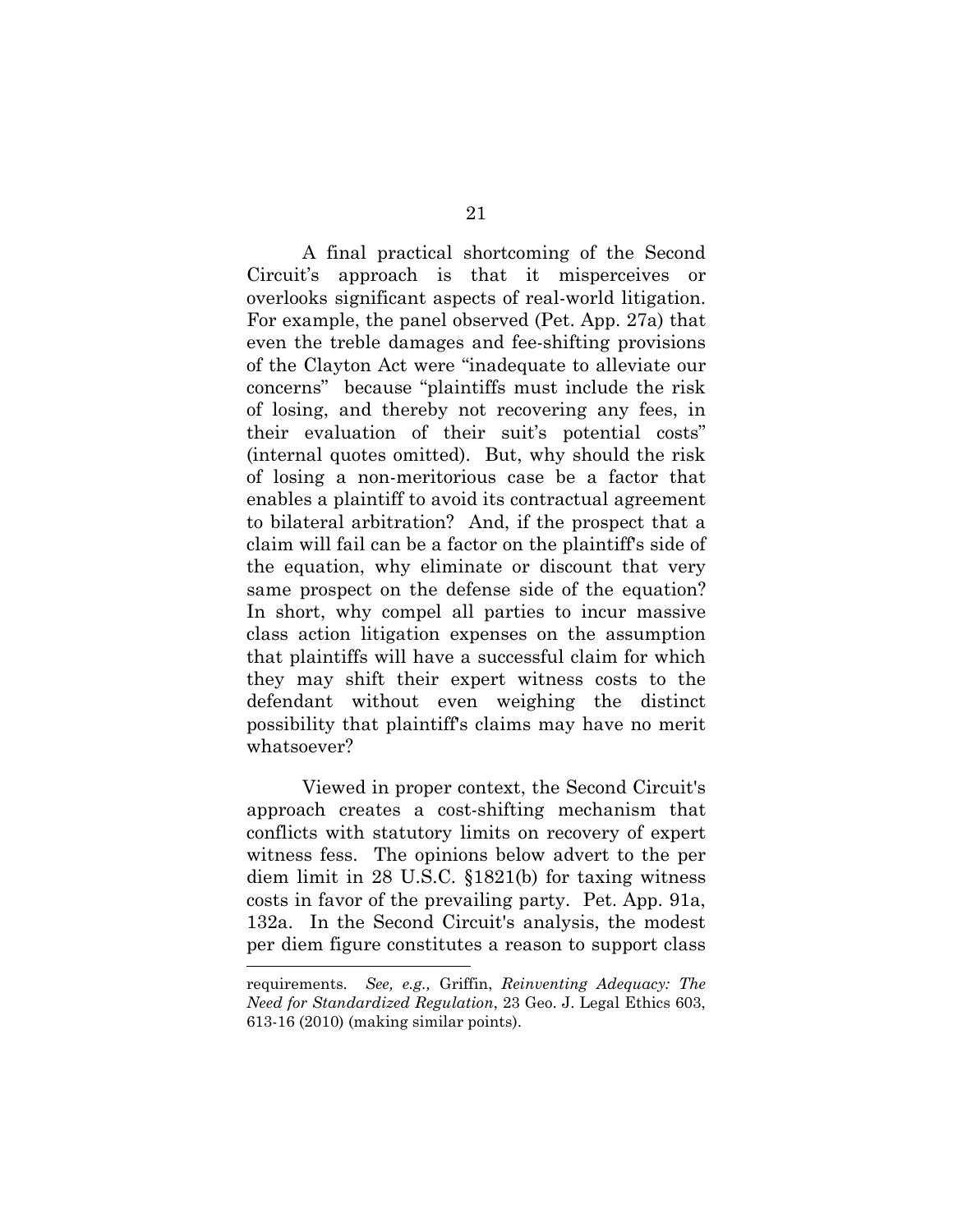<span id="page-29-2"></span><span id="page-29-1"></span><span id="page-29-0"></span>action status. That conclusion is incorrect for multiple reasons. First, it is the limit Congress selected. *Id.* at 137a-138a (dissenting opinion). Courts cannot simply substitute their own policy notions in place of policy judgments enacted by Congress and signed into law by the President. *See, e.g., Eldred v. Ashcroft,* [537 U.S. 186, 222 \(2003\);](https://web2.westlaw.com/find/default.wl?mt=Westlaw&db=708&tc=-1&rp=%2ffind%2fdefault.wl&findtype=Y&ordoc=2012925867&serialnum=2003078650&vr=2.0&fn=_top&sv=Split&tf=-1&pbc=9DABCDF9&rs=WLW12.04) *Hartford Underwriters Co. v. Union [Planters Bank](https://web2.westlaw.com/find/default.wl?rs=WLW12.04&pbc=7D0DEDDA&vr=2.0&docname=CIK()&lvbp=T&rp=%2ffind%2fdefault.wl&sv=Split&fn=_top&findtype=l&mt=Westlaw&returnto=BusinessNameReturnTo&db=BC-COMPANYSRBD), N.A*., 530 U.S. 1, 13-14 (2000); *see also Walters v. Nat'l Ass'n of Radiation Survivors,* 473 U.S. 305, 319-34 (1985) (upholding statutory \$10/day maximum fee recovery for attorneys representing veterans in benefits cases). Second, the statutory limit on fees taxable as costs upon entry of judgment does not control the amounts that can be allocated for expert witnesses in the event of a settlement. And, since the vast majority of cases certified as class actions result in settlement (*see* pp. 15-16 & n. 7, *supra*), §1821(b) is not dispositive in the vast majority of relevant cases. Third, precisely because so few class actions are contested through trial, there is no justification for overriding millions of contractual agreements because of a statutory limit on witness fees in the rare event of an adjudicated final judgment.

<span id="page-29-4"></span><span id="page-29-3"></span>Even in the circumstances that the Second Circuit envisions, other available cost-sharing mechanisms would permit cases to proceed without undoing the parties' written contracts. When a defendant's conduct allegedly injured many potential plaintiffs (which should, by definition, be every case that meets the numerosity requirement of Fed. R. Civ. P.  $23(a)(1)$ , nothing prevents an agreement among plaintiffs to share the costs of hiring an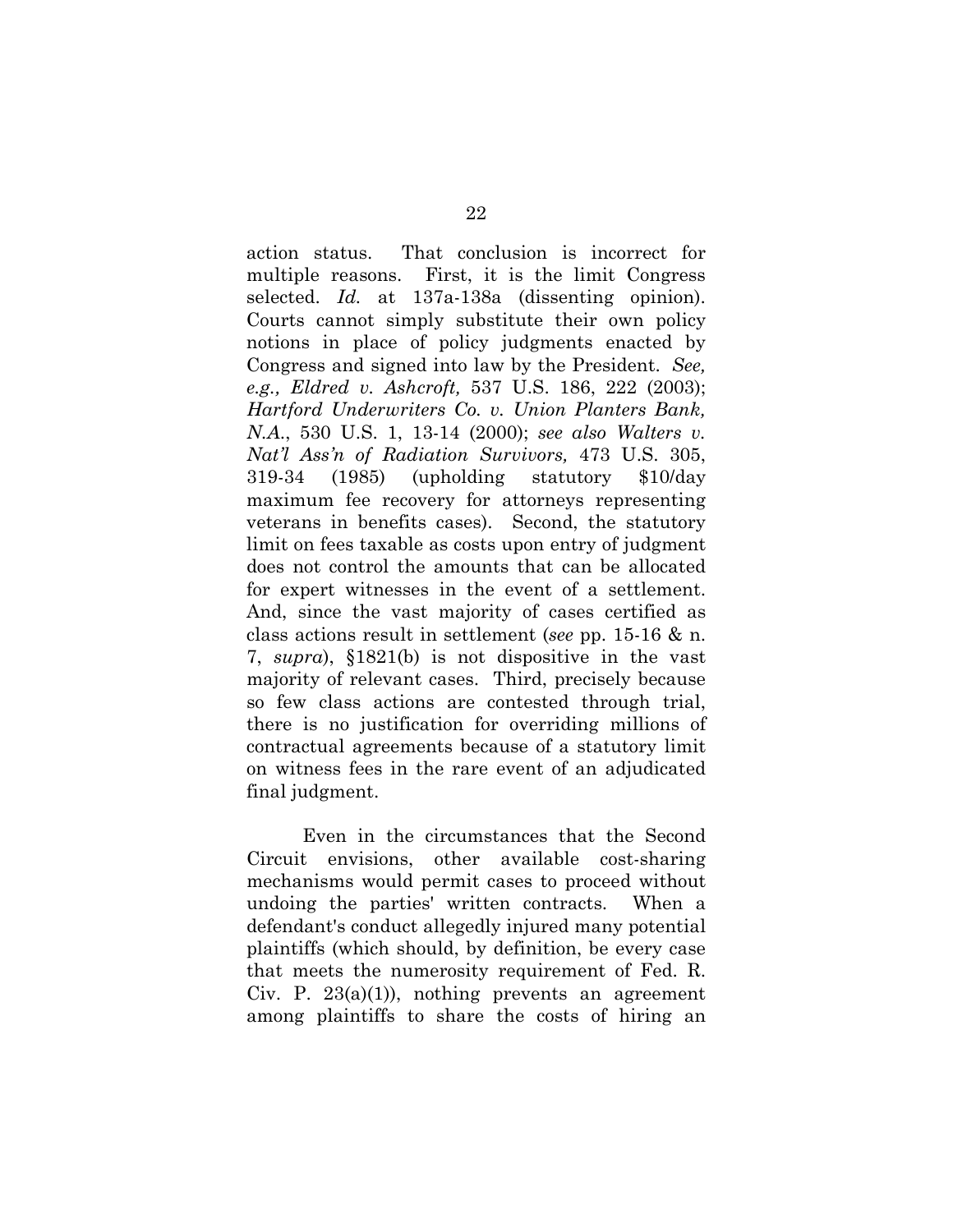expert to prepare a report that could be used in all cases, or to designate a "lead" case that will dispose of issues in ways that are applicable to the remaining plaintiffs. These cost-sharing opportunities are available whether all plaintiffs are represented by the same lawyers or multiple lawyers are involved. And, they actually involve a sharing of costs by parties on the same side of the case regardless of the result. In contrast, the Second Circuit's holding involves no "sharing" or spreading of costs among plaintiffs unless the entire expense is shifted to the defendant.

<span id="page-30-0"></span>Moreover, it has become a reality of litigation in the 21st century that outside funding sources underwrite claims deemed to be attractive investments. *See, e.g.,* Raymond, *More Attorneys Exploring Third-Party Litigation Funding*, N.Y.L.J. (June 4, 2010). Without addressing the wisdom or policy ramifications of non-party litigation funding, it would be shortsighted to devise rules of law — as the Second Circuit did in this case — that focus solely on the imagined costs and potential benefits to "plaintiffs" without recognizing that entities other than the "plaintiffs" will incur much, if not all, of the costs and will derive much, if not most, of the benefit from a settlement or favorable judgment. Indeed, given the existence of such non-party underwriters, courts should be even more wary to promote a system that confers upon plaintiffs in the earliest stages of litigation the powerful weapon of class certification as a club for inducing settlements in cases of dubious merit. *See supra* at 15-16.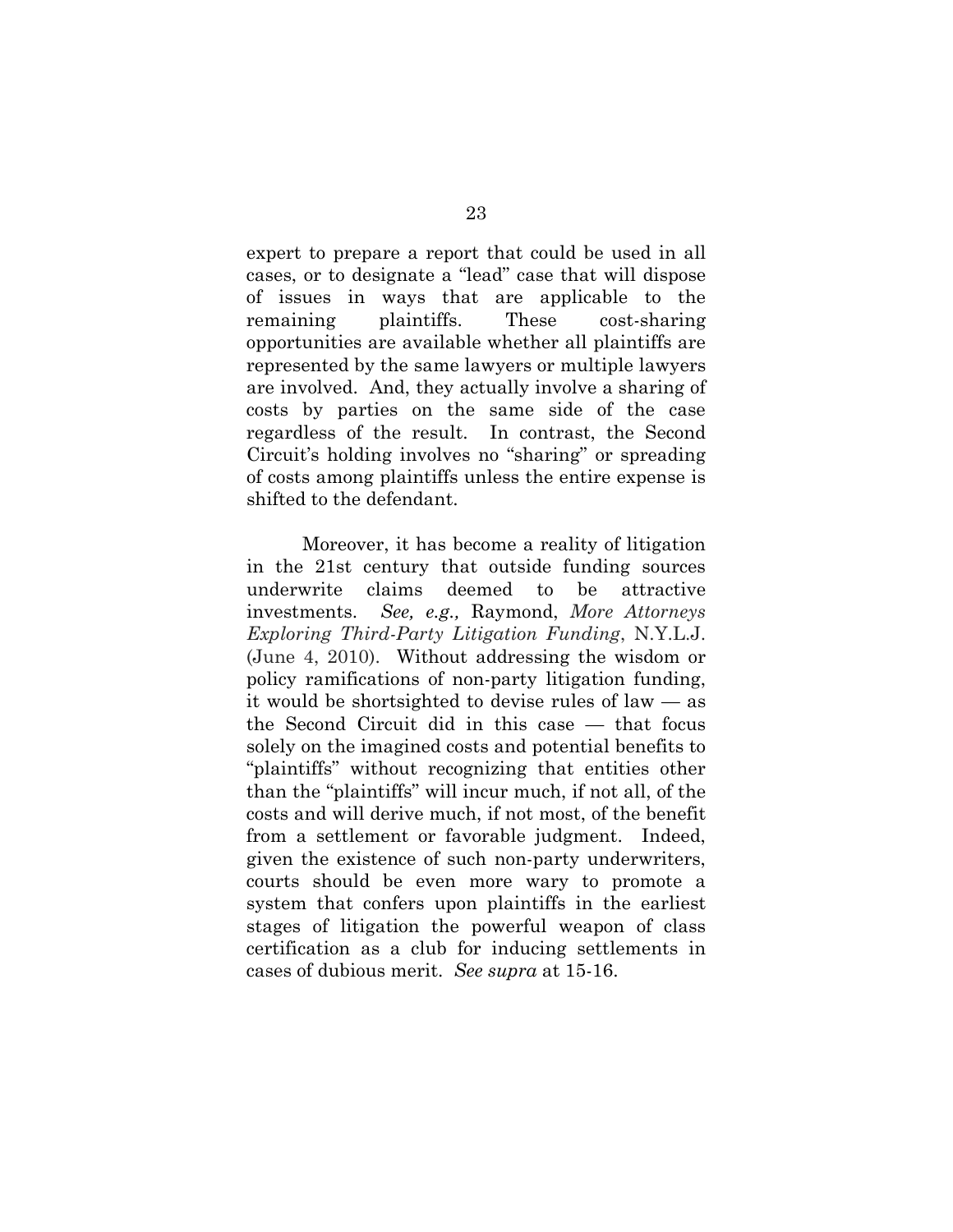The Second Circuit's policy choice is further flawed because it encourages an escalation of litigation costs for the parties and the courts. It is not hard to imagine the race for ever more expensive experts when the likelihood of class action status increases as the expert's fee increases. There should be no mistake about the prolix, costly proceedings that the decision below will generate. The foundation of the Second Circuit holding — indeed, the cornerstone of its preference for case-by-case analysis — is that Amex did not produce sufficient evidence of alternative ways for plaintiffs to enforce their "statutory rights." Pet App. 11a, 27a, 38a, 53a, 93a. Under the Second Circuit's regime, a defendant who signed a written contract that provides for arbitration as the sole dispute-resolution mechanism and that expressly precludes class-wide adjudication will now be drawn into proceedings where it must litigate such threshold issues as: Is the proposed expert analysis necessary or reasonable? Do any alternative methodologies exist? Are less expensive experts available? Further, the defendant will need to retain an expert on litigation costs to counter plaintiff's expert. In a system based on more rational, more practical economic premises, these are just the sort of issues and costs one would seek to avoid by opting for individual arbitration in the first place.

Under the decision below, all of this will play out in court just to determine whether the arbitration agreement is enforceable. Since this issue will be litigated at the most preliminary stages of the dispute, it should be clear that at that point there could be no confidence that plaintiff's claim